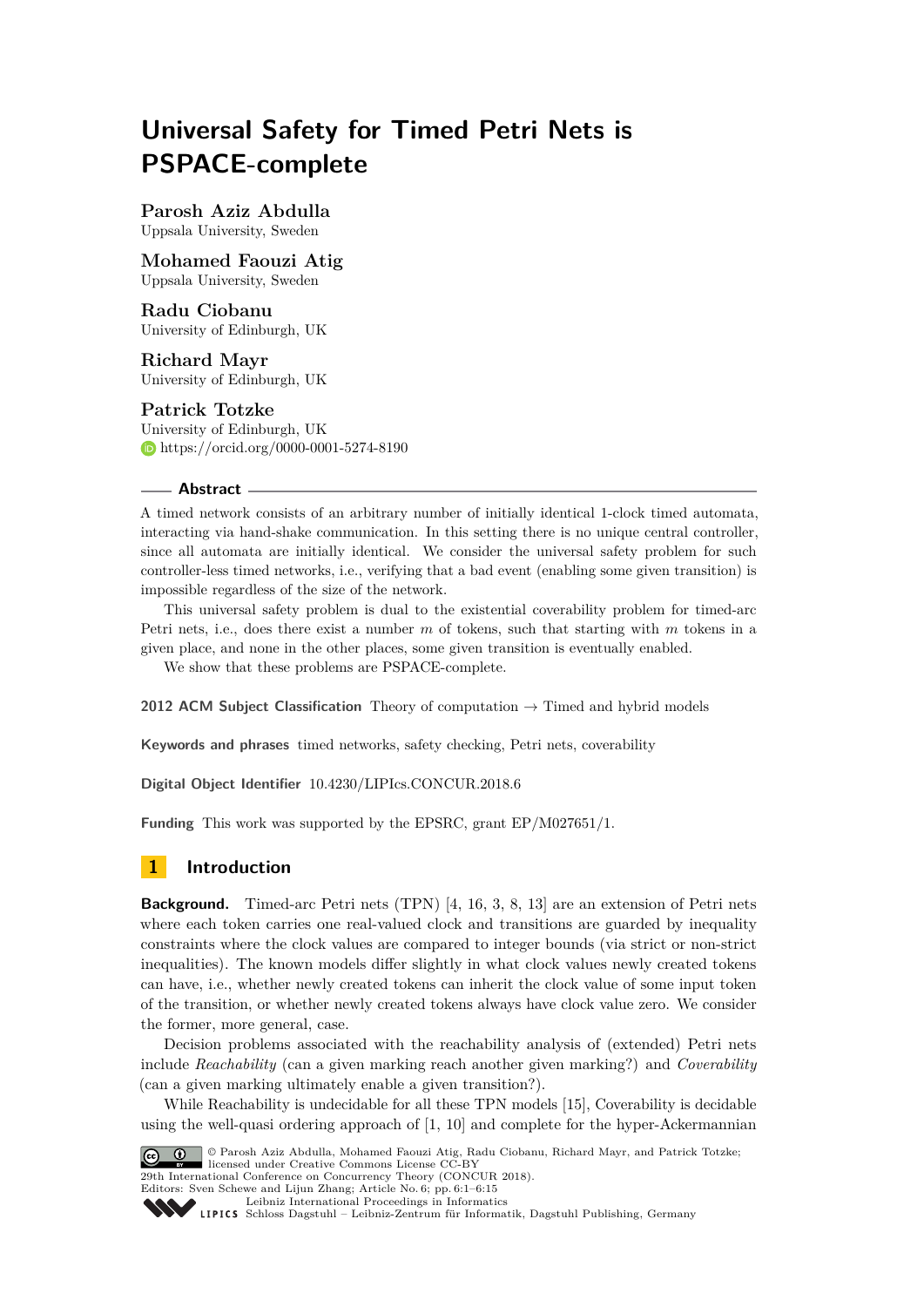#### **6:2 Universal Safety for Timed Petri Nets is PSPACE-complete**

complexity class  $F_{\mu\nu\mu}$  [\[12\]](#page-14-4). With respect to Coverability, TPN are equivalent [\[7\]](#page-13-5) to (linearly ordered) data nets [\[14\]](#page-14-5).

The *Existential Coverability* problem for TPN asks, for a given place *p* and transition *t*, whether there exists a number *m* such that the marking  $M(m) \stackrel{\text{def}}{=} m \cdot \{(p, 0)\}$  ultimately enables *t*. Here,  $M(m)$  contains exactly *m* tokens on place *p* with all clocks set to zero and *no other tokens*. This problem corresponds to checking safety properties in distributed networks of arbitrarily many (namely *m*) initially identical timed processes that communicate by handshake. A negative answer certifies that the "bad event" of transition *t* can never happen regardless of the number *m* of processes, i.e., the network is safe for any size. Thus by checking existential coverability, one solves the dual problem of *Universal Safety*. (Note that the *m* timed tokens/processes are only initially identical. They can develop differently due to non-determinacy in the transitions.)

The corresponding problem for timed networks studied in [\[2\]](#page-13-6) does not allow the dynamic creation of new timed processes (unlike the TPN model which can increase the number of timed tokens), but considers multiple clocks per process (unlike our TPN with one clock per token).

The TPN model above corresponds to a distributed network without a central controller, since initially there are no tokens on other places that could be used to simulate one. Adding a central controller would make *Existential Coverability* polynomially inter-reducible with normal *Coverability* and thus complete for  $F_{\omega^{\omega^{\omega}}}$  [\[12\]](#page-14-4) (and even undecidable for  $> 1$  clocks per token [\[2\]](#page-13-6)).

Aminof et. al. [\[6\]](#page-13-7) study the model checking problem of *ω*-regular properties for the controller-less model and in particular claim an EXPSPACE upper bound for checking universal safety. However, their result only holds for discrete time (integer-valued clocks) and they do not provide a matching lower bound.

**Our contribution.** We show that *Existential Coverability* (and thus universal safety) is decidable and PSPACE-complete. This positively resolves an open question from [\[2\]](#page-13-6) regarding the decidability of universal safety in the controller-less networks. Moreover, a symbolic representation of the set of coverable configurations can be computed (using exponential space).

The PSPACE lower bound is shown by a reduction from the iterated monotone Boolean circuit problem. (It does not follow directly from the PSPACE-completeness of the reachability problem in timed automata of [\[5\]](#page-13-8), due to the lack of a central controller.)

The main ideas for the PSPACE upper bound are as follows. First we provide a logspace reduction of the Existential Coverability problem for TPN to the corresponding problem for a syntactic subclass, non-consuming TPN. Then we perform an abstraction of the realvalued clocks, similar to the one used in [\[3\]](#page-13-1). Clock values are split into integer parts and fractional parts. The integer parts of the clocks can be abstracted into a finite domain, since the transition guards cannot distinguish between values above the maximal constant that appears in the system. The fractional parts of the clock values that occur in a marking are ordered sequentially. Then every marking can be abstracted into a string where all the tokens with the *i*-th fractional clock value are encoded in the *i*-th symbol in the string. Since token multiplicities do not matter for existential coverability, the alphabet from which these strings are built is finite. The primary difficulty is that the length of these strings can grow dynamically as the system evolves, i.e., the space of these strings is still infinite for a given TPN. We perform a forward exploration of the space of reachable strings. By using an acceleration technique, we can effectively construct a symbolic representation of the set of reachable strings in terms of finitely many regular expressions. Finally, we can check existential coverability by using this symbolic representation.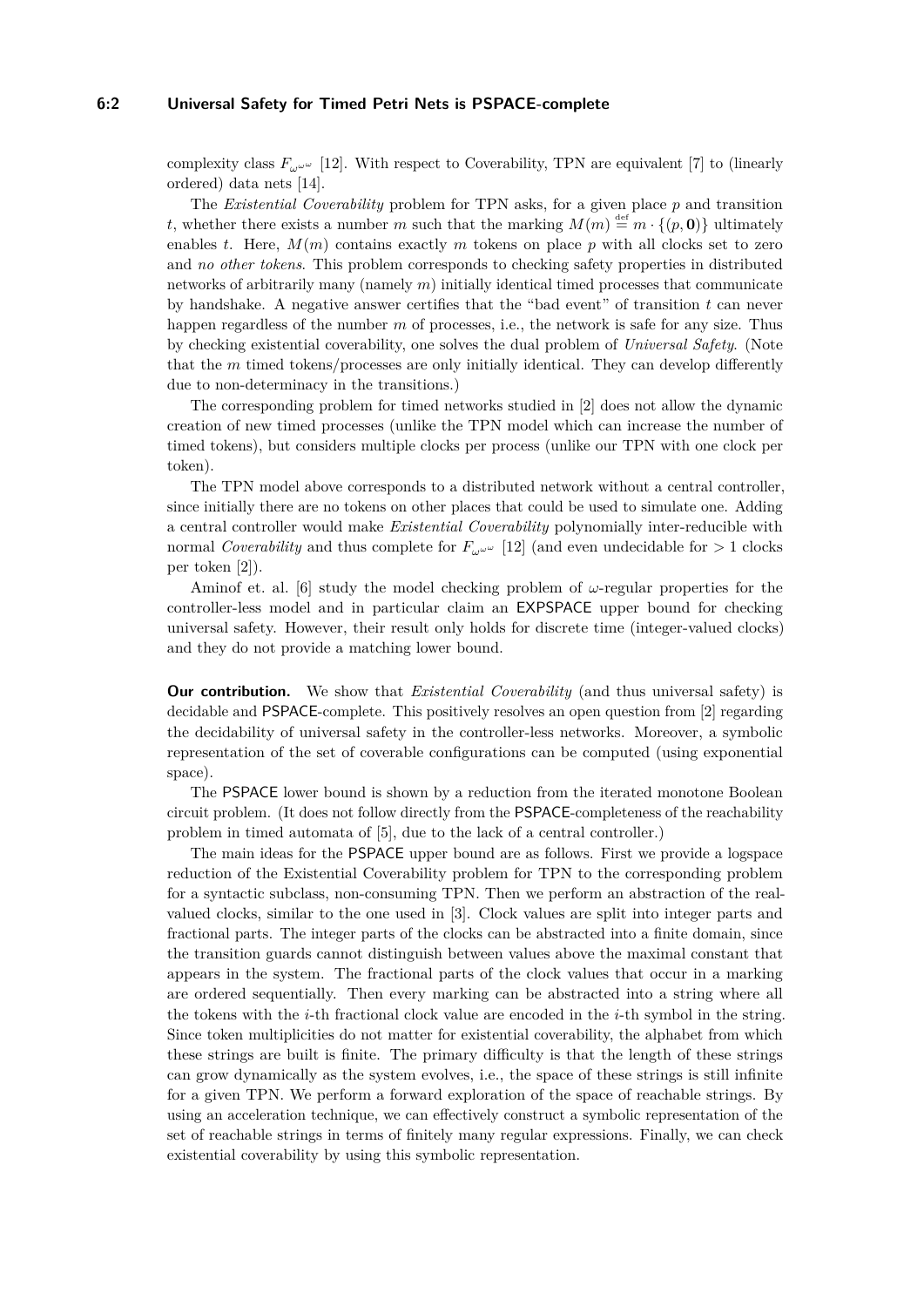# **2 Timed Petri Nets**

We use N and  $\mathbb{R}_{\geq 0}$  to denote the sets of nonnegative integers and reals, respectively. For  $n \in \mathbb{N}$  we write [*n*] for the set  $\{0, \ldots, n\}.$ 

For a set *A*, we use *A*<sup>∗</sup> to denote the set of words, i.e. finite sequences, over *A*, and write *ε* for the empty word. If *R* is a regular expression over *A* then  $\mathcal{L}(R) \subseteq A^*$  denotes its language.

A *multiset* over a set *X* is a function  $M: X \to \mathbb{N}$ . The set  $X^{\oplus}$  of all (finitely supported) multisets over *X* is partially ordered pointwise (by  $\leq$ ). The multiset union of *M, M'*  $\in X^{\oplus}$ is  $(M \oplus M') \in X^{\oplus}$  with  $(M \oplus M')(\alpha) \stackrel{\text{def}}{=} M(\alpha) + M'(\alpha)$  for all  $\alpha \in X$ . If  $M \geq M'$  then the multiset difference  $(M \ominus M')$  is the unique  $M'' \in X^{\oplus}$  with  $M = M' \oplus M''$ . We will use a monomial representation and write for example  $(\alpha + \beta^3)$  for the multiset  $(\alpha \mapsto 1, \beta \mapsto 3)$ . For a multiset *M* and a number  $m \in \mathbb{N}$  we let  $m \cdot M$  denote the *m*-fold multiset sum of *M*. We further lift this to sets of numbers and multisets on the obvious fashion, so that in particular  $\mathbb{N} \cdot S \stackrel{\text{def}}{=} \{n \cdot M \mid n \in \mathbb{N}, M \in S\}.$ 

*Timed Petri nets* are place/transition nets where each token carries a real value, sometimes called its *clock value* or *age*. Transition firing depends on there being sufficiently many tokens whose value is in a specified interval. All tokens produced by a transition either have age 0, or inherit the age of an input-token of the transition. To model time passing, all token ages can advance simultaneously by the same (real-valued) amount.

 $\triangleright$  **Definition 1** (TPN). A *timed Petri net* (TPN)  $\mathcal{N} = (P, T, Var, G, Pre, Post)$  consists of finite sets of *places P*, *transitions T* and *variables Var*, as well as functions *G,Pre,Post* defining transition *guards*, *pre*– and *postconditions*, as follows.

For every transition  $t \in T$ , the guard  $G(t)$  maps variables to (open, half-open or closed) intervals with endpoints in  $\mathbb{N}\cup\{\infty\}$ , restricting which values variables may take. All numbers are encoded in unary. The precondition  $Pre(t)$  is a finite multiset over  $(P \times Var)$ . Let  $Var(t) \subseteq Var$  be the subset of variables appearing positively in  $Pre(t)$ . The postcondition *Post*(*t*) is then a finite multiset over  $(P \times (\{0\} \cup Var(t)))$ , specifying the locations and clock values of produced tokens. Here, the symbolic clock value is either 0 (demanding a reset to age 0), or a variable that appeared already in the precondition.

A *marking* is a finite multiset over  $P \times \mathbb{R}_{\geq 0}$ .

► **Example 2.** The picture below shows a place/transition representation of an TPN with four places and one transition.  $Var(t) = \{x, y\}$ ,  $Pre(t) = (p, x)^2 + (q, y)$ ,  $G(t)(x) = [0, 5]$ ,  $G(t)(y) = ]1,2]$  and  $Post(t) = (r, y)^3 + (s, 0).$ 



The transition  $t$  consumes two tokens from place  $p$ , both of which have the same clock value *x* (where  $0 \leq x \leq 5$ ) and one token from place *q* with clock value *y* (where  $1 \leq y \leq 2$ ). It produces three tokens on place *r* who all have the same clock value *y* (where *y* comes from the clock value of the token read from *q*), and another token with value 0 on place *s*.

There are two different binary step relations on markings: *discrete* steps  $\longrightarrow_t$  which fire a transition *t* as specified by the relations *G*, *Pre*, and *Post*, and *time passing* steps  $\longrightarrow_d$  for durations  $d \in \mathbb{R}_{\geq 0}$ , which simply increment all clocks by  $d$ .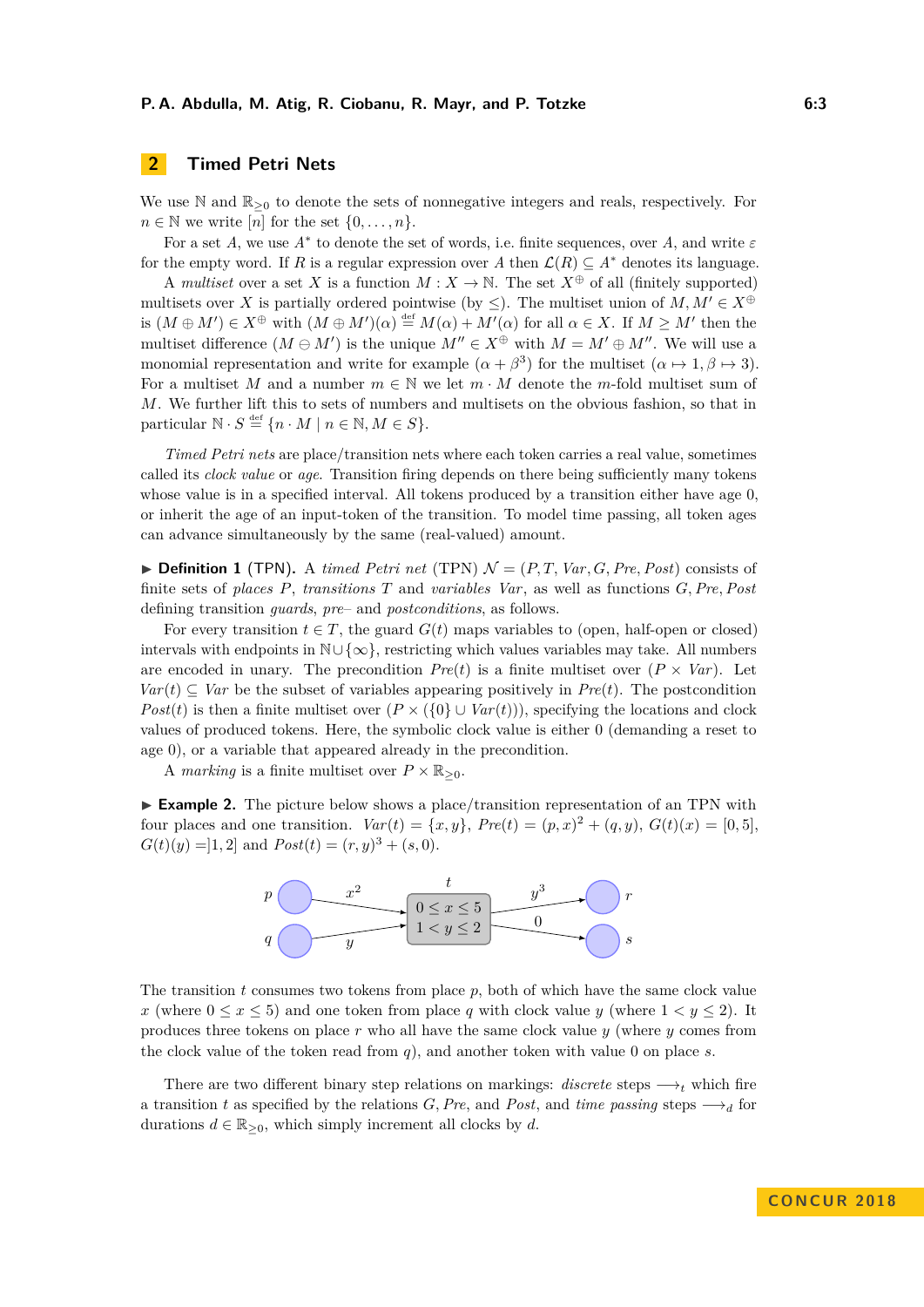#### **6:4 Universal Safety for Timed Petri Nets is PSPACE-complete**

**► Definition 3** (Discrete Steps). For a transition  $t \in T$  and a variable evaluation  $\pi : Var \rightarrow$  $\mathbb{R}_{>0}$ , we say that  $\pi$  *satisfies*  $G(t)$  if  $\pi(x) \in G(t)(x)$  holds for all  $x \in Var$ . By lifting  $\pi$  to multisets over  $(P \times Var)$  (respectively, to multisets over  $(P \times {\{0\} \cup Var)\}\$  with  $\pi(0) = 0$ ) in the canonical way, such an evaluation translates preconditions  $Pre(t)$  and  $Post(t)$  into markings  $\pi(Pre(t))$  and  $\pi(Post(t))$ , where for all  $p \in P$  and  $c \in \mathbb{R}_{\geq 0}$ ,

$$
\pi(Pre(t))(p, c) \stackrel{\text{def}}{=} \sum_{\pi(v)=c} Pre(t)(p, v) \quad \text{and} \quad \pi(Post(t))(p, c) \stackrel{\text{def}}{=} \sum_{\pi(v)=c} Post(t)(p, v).
$$

A transition  $t \in T$  is called *enabled* in marking M, if there exists an evaluation  $\pi$  that satisfies  $G(t)$  and such that  $\pi(Pre(t)) \leq M$ . In this case, there is a discrete step  $M \longrightarrow_t M'$  from marking *M* to *M'*, defined as  $M' = M \ominus \pi(Pre(t)) \oplus \pi(Post(t))$ .

**► Definition 4** (Time Steps). Let *M* be a marking and  $d \in \mathbb{R}_{\geq 0}$ . There is a time step  $M \longrightarrow_d M'$  to the marking  $M'$  with  $M'(p, c) \stackrel{\text{def}}{=} M(p, c - d)$  for  $c \geq d$ , and  $M'(p, c) \stackrel{\text{def}}{=} 0$ , otherwise. We also refer to  $M'$  as  $(M + d)$ .

We write  $\rightarrow_{Time}$  for the union of all timed steps,  $\rightarrow_{Disc}$  for the union of all discrete steps and simply  $\rightarrow$  for  $\rightarrow$ *Disc* ∪  $\rightarrow$ *Time*. The transitive and reflexive closure of  $\rightarrow$  is  $\stackrel{*}{\rightarrow}$ .  $Cover(M)$  denotes the set of markings *M'* for which there is an  $M'' \ge M'$  with  $M \stackrel{*}{\rightarrow} M''$ .

We are interested in the *existential coverability problem* (∃COVER for short), as follows.

**Input**: A TPN, an initial place *p* and a transition *t*. **Question:** Does there exist  $M \in Cover(\mathbb{N} \cdot \{(p,0)\})$  that enables *t*?

We show that this problem is PSPACE-complete. Both lower and upper bound will be shown (w.l.o.g., see [Lemma 8\)](#page-5-0) for the syntactic subclass of *non-consuming* TPN, defined as follows.

<span id="page-3-0"></span>▶ **Definition 5.** A *timed Petri net*  $(P, T, Var, G, Pre, Post)$  is *non-consuming* if for all  $t \in T$ ,  $p \in P$  and  $x \in Var$  it holds that both 1)  $Pre(t)(p, x) \leq 1$ , and 2)  $Pre(t) \leq Post(t)$ .

In a non-consuming TPN, token multiplicities are irrelevant for discrete transitions. Intuitively, having one token  $(p, c)$  is equivalent to having an inexhaustible supply of such tokens.

The first condition is merely syntactic convenience. It asks that each transition takes at most one token from each place. The second condition in [Definition 5](#page-3-0) implies that for each discrete step  $M \longrightarrow_t M'$  we have  $M' \geq M$ . Therefore, once a token  $(p, c)$  is present on a place *p*, it will stay there unchanged (unless time passes), and it will enable transitions with (*p, c*) in their precondition.

Wherever possible, we will from now on therefore allow ourselves to use the set notation for markings, that is simply treat markings  $M \in (P \times \mathbb{R}_{\geq 0})^{\oplus}$  as sets  $M \subseteq (P \times \mathbb{R}_{\geq 0})$ .

## **3 Lower Bound**

PSPACE-hardness of ∃COVER does not follow directly from the PSPACE-completeness of the reachability problem in timed automata of [\[5\]](#page-13-8). The non-consuming property of our TPN makes it impossible to fully implement the control-state of a timed automaton. Instead our proof uses multiple timed tokens and a reduction from the iterated monotone Boolean circuit problem [\[11\]](#page-13-9).

A depth-1 monotone Boolean circuit is a function  $F: \{0,1\}^n \to \{0,1\}^n$  represented by *n* constraints: For every  $0 \leq i < n$  there is a constraint of the form  $i' = j \otimes k$ , where  $0 \leq j, k < n$  and  $\otimes \in \{\wedge, \vee\}$ , which expresses how the next value of bit *i* depends on the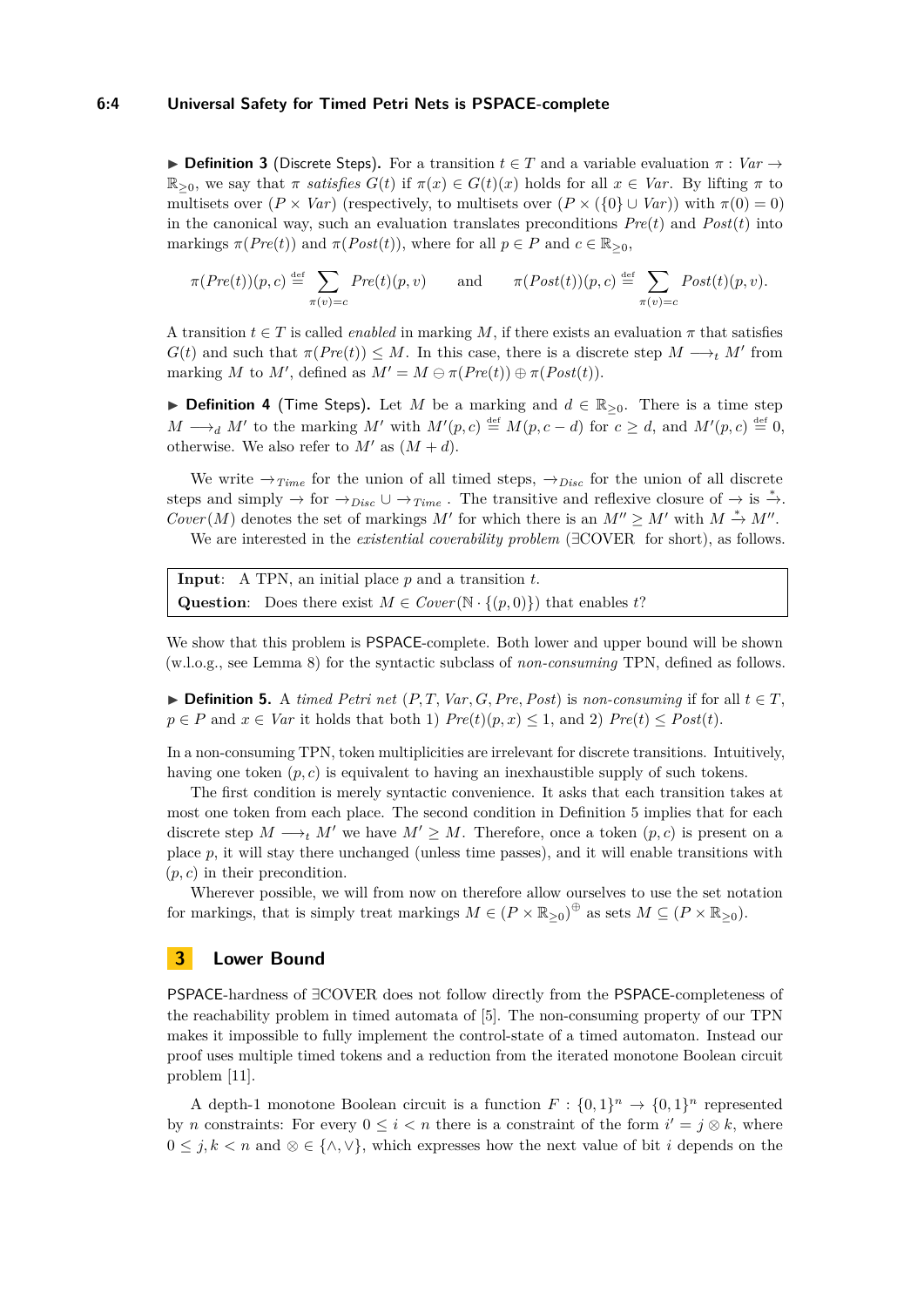<span id="page-4-0"></span>

**Figure 1** The transitions *i.B, i.R* and *i.L* that simulate the update of bit *i* according to constraint  $i' = j \wedge k$ . All transitions demand that incoming tokens are of age exactly 1 and only tokens of age 0 are produced.

current values of bits *j* and *k*. For every bitvector  $v \in \{0,1\}^n$ , the function *F* then satisfies  $F(v)[i] \stackrel{\text{def}}{=} v[j] \otimes v[k]$ . It is PSPACE-complete to check whether for a given vector  $v \in \{0,1\}^n$ there exists a number  $m \in \mathbb{N}$  such that  $F^m(\boldsymbol{v})[0] = 1$ .

Towards a lower bound for ∃COVER [\(Theorem 7\)](#page-5-1) we construct a non-consuming TPN as follows, for a given circuit. The main idea is to simulate circuit constraints by transitions that reset tokens of age 1 (encoding  $v$ ) to fresh ones of age 0 (encoding  $F(v)$ ), and let time pass by one unit to enter the next round.

For every bit  $0 \leq i < n$ , the net contains two places *True<sub>i</sub>* and *False<sub>i</sub>*. A marking  $M_{\mathbf{v}} \leq$  $P \times \mathbb{R}_{\geq 0}$  is an *encoding* of a vector  $v \in \{0,1\}^n$  if for every  $0 \leq i < n$  the following hold.

- **1.**  $(True_i, 0) \in M_v \iff v[i] = 1.$
- **2.**  $(False_i, 0) \in M_v \iff v[i] = 0.$
- **3.** If  $(p, c) \in M$ <sup>*v*</sup> then *c* = 0 or *c* ≥ 1.

Note that in particular one cannot have both  $(True<sub>i</sub>, 0)$  and  $(False<sub>i</sub>, 0)$  in  $M<sub>v</sub>$ . For every constraint  $i' = j \land k$  we introduce three transitions, *i.L, i.R,* and *i.B,* where

| $Pre(i.B) \stackrel{\text{def}}{=} (True_j, x) + (True_k, y)$ | $Post(i.B) \stackrel{\text{def}}{=} Pre(i.B) + (True_{i}, 0)$ |
|---------------------------------------------------------------|---------------------------------------------------------------|
| $Pre(i.L) \stackrel{\text{def}}{=} (False_j, x)$              | $Post(i.L) \stackrel{\text{def}}{=} Pre(i.L) + (False_i, 0)$  |
| $Pre(i.R) \stackrel{\text{def}}{=} (False_k, x)$              | $Post(i.R) \stackrel{\text{def}}{=} Pre(i.R) + (False_i, 0)$  |

and the guard for all transitions is  $G(x) = G(y) = 1$ . See [Figure 1](#page-4-0) for an illustration. For disjunctions  $i' = j \vee k$  the transitions are defined analogously, with *True* and *False* inverted. The correctness proof of our construction rests on the following simple observation.

<span id="page-4-1"></span>**Exterma 6.** If  $F(v) = v'$  then for every encoding  $M_v$  of  $v$ , there exists an encoding  $M_{v'}$  of  $v'$  such that  $M_v \longrightarrow_1^* \rightarrow_{Disc} M_{v'}$ . Conversely, if  $M_v \longrightarrow_1^* \rightarrow_{Disc} M_{v'}$  for encodings  $M_v$  and  $M_{\mathbf{v'}}$  *of v and v*' *respectively, then*  $F(\mathbf{v}) = \mathbf{v'}$ .

**Proof.** For the first part, we construct a sequence  $M_0 \rightarrow_{Disc} M_1 \rightarrow_{Disc} \ldots \rightarrow_{Disc} M_{n-1}$ where  $M_0 \stackrel{\text{def}}{=} (M_v + 1)$  and every step  $M_{i-1} \rightarrow_{Disc} M_i$  adds tokens simulating the *i*th constraint of *F*. Since the TPN is non-consuming, we will have that  $M_i \geq (M_v + 1)$ , for all  $i < n$ . Consider now constraint *i*', and assume w.l.o.g. that  $i' = j \wedge k$  (the other case is analogous). There are two cases depending on  $v'[i]$ .

**1.** Case  $v'[i] = 1$ . By our assumption that  $F(v) = v'$  we know that  $v[j] = 1$  and  $v[k] = 1$ . So  $(True_j, 1) \in (M_v + 1) \leq M_{i-1}$  and  $(True_k, 1) \in (M_v + 1) \leq M_{i-1}$ . By construction of the net, there is a transition *i.B* with  $Pre(i.B) = (True_j, 1) + (True_k, 1)$  and  $Post(i.B) =$  $Pre(i.B) + (True<sub>i</sub>, 0)$ . This justifies step  $M_{i-1} \longrightarrow_{i.B} M_i$  and therefore that  $(True<sub>i</sub>, 0) \in$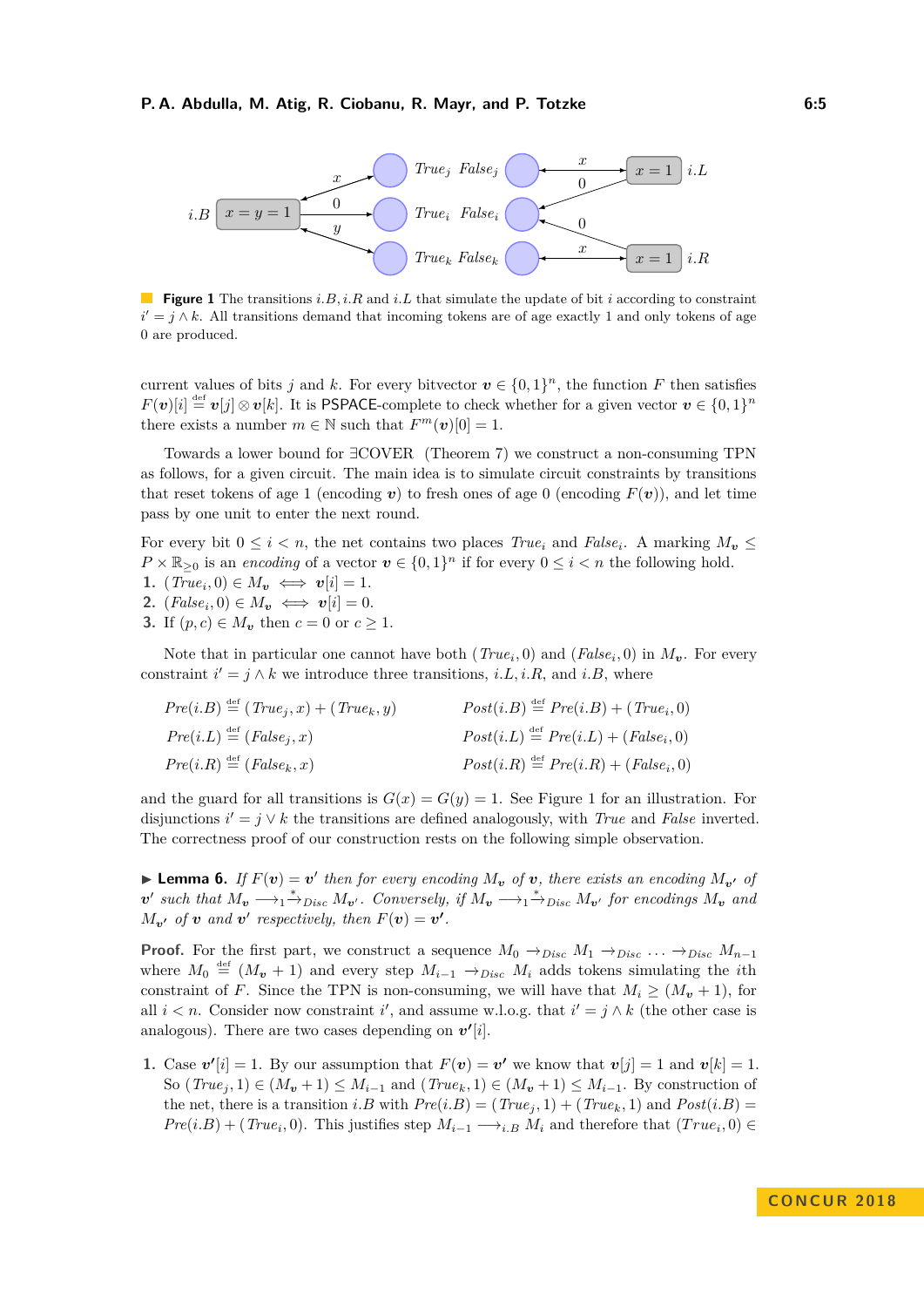$M_i \leq M_{n-1}$ . Also notice that no marking reachable from  $M_0$  using only discrete steps can contain the token  $(False_i, 0)$ . This is because these can only be produced by transitions requiring either ( $False_j$ , 1) or ( $False_k$ , 1), which are not contained in  $M_0$  by assumption that  $M_v$  encodes *v*. Therefore  $(False_i, 0) \notin M_{n-1}$ .

**2.** Case  $v'[i] = 0$ . W.l.o.g.,  $v[j] = 0$ . Therefore,  $(False_j, 1) \in (M_v + 1) \leq M_{i-1}$ . By construction of the net, there exists transition *i.L* with  $Pre(i.L) = (False<sub>i</sub>, 1)$ and  $Post(i.L) = Pre(i.L) + (False<sub>i</sub>, 0)$ . This justifies the step  $M_{i-1} \longrightarrow_{i.L} M_i$ , with  $(False_i, 0) \in M_i \leq M_{n-1}$ . Notice again that no marking reachable from  $M_0$  using only discrete steps can contain the token  $(True<sub>i</sub>, 0)$ . This is because these can only be produced by transitions *i.B*, requiring both  $(True<sub>i</sub>, 1), (True<sub>k</sub>, 1) \in M_0$ , contradicting our assumptions. Hence,  $(True<sub>i</sub>, 0) \notin M_{n-1}$ .

We conclude that the constructed marking  $M_{n-1}$  is an encoding of  $v'$ .

For the other part of the claim, assume that there exist markings  $M_{\mathbf{v}}$  and  $M_{\mathbf{v'}}$  which are encodings of vectors *v* and *v*', respectively, with  $M_v \longrightarrow_1 \stackrel{*}{\to}_{Disc} M_{v'}$ . We will show that  $F(\mathbf{v}) = \mathbf{v}'$ . Recall that  $F(\mathbf{v})[i] \stackrel{\text{def}}{=} \mathbf{v}[j] \otimes \mathbf{v}[k]$ , where  $0 \leq j, k < n$  and  $\otimes \in \{\wedge, \vee\}$ . We will show for each  $i < n$  that  $\mathbf{v}'[i] = \mathbf{v}[j] \otimes \mathbf{v}[k]$ . Again, consider the constraint  $i'$ , and assume w.l.o.g. that  $i' = j \wedge k$  (the other case is analogous). There are two cases.

- **1.** Case  $v'[i] = 1$ . By definition of a marking encoding, we have that  $(True_i, 0) \in M_v$ . By construction, there is a transition *i.B* with  $Pre(i.B) = (True<sub>i</sub>, 1) + (True<sub>k</sub>, 1)$  and  $Post(i.B) = Pre(i.B) + (True_i, 0)$ . By assumption, it holds that  $(M_v + 1) \stackrel{*}{\rightarrow} _{Disc} M'_v$ , where  $M_v \longrightarrow_1 (M_v + 1)$ . Note that  $(True_j, 1) \in (M_v + 1)$  and  $(True_k, 1) \in (M_v + 1)$ . Hence, we have that  $\mathbf{v}[j] = 1$  and  $\mathbf{v}[k] = 1$ , and therefore that  $F(\mathbf{v})[i] = \mathbf{v}'[i] = \mathbf{v}[j] \wedge \mathbf{v}[k]$ .
- **2.** Case  $v'[i] = 0$ . Then  $(False_i, 0) \in M_v$  and, since this token can only be produced by transitions *i.L* or *i.R*, either  $(False_j, 1) \in (M_v + 1)$  or  $(False_k, 1) \in (M_v + 1)$ . Therefore  $(False_j, 0) \in (M_v)$  or  $(False_k, 0) \in (M_v)$  and because  $M_v$  is an encoding of v, this means that either  $\mathbf{v}[j] = 0$  or  $\mathbf{v}[k] = 0$ . Therefore,  $F(\mathbf{v}')[i] = \mathbf{v}[j] \wedge \mathbf{v}[k] = 0$ .

#### <span id="page-5-1"></span>I **Theorem 7.** ∃*COVER is* PSPACE*-hard for non-consuming TPN.*

**Proof.** For a given monotone Boolean circuit, define a non-consuming TPN as above. By induction on  $m \in \mathbb{N}$  using [Lemma 6,](#page-4-1) we derive that there exists  $m \in \mathbb{N}$  with  $F^m(\mathbf{v}) = \mathbf{v}'$ and  $v'[0] = 1$  if, and only if, there exists encodings  $M_v$  of  $v$  and  $M_{v'}$  of  $v'$ , with  $M_v \stackrel{*}{\to} M_{v'}$ . Moreover, if there is a marking *M* such that  $M_v \stackrel{*}{\to} M$  and  $0 \in frac(M)$ , where *M* contains a token of age 0, then  $M \leq M_{\mathbf{v'}}$  for some encoding  $M_{\mathbf{v'}}$  of a vector  $\mathbf{v'} = F^m(\mathbf{v})$ . This means that it suffices to add one transition *t* with  $Pre(t) = (True_0, 0)$  whose enabledness witnesses the existence of a reachable encoding  $M_{\nu}$  containing a token (*True*<sub>0</sub>, 0). By the properties above, there exists  $m \in \mathbb{N}$  with  $F^m(\mathbf{v}) = \mathbf{v}'$  and  $\mathbf{v}'[0] = 1$  iff  $M_{\mathbf{v}} \stackrel{*}{\to} M_{\mathbf{v}'} \stackrel{t}{\to}$ .

This lower bound holds even for discrete time TPN, e.g. [\[9\]](#page-13-10), because the proof uses only timed steps with duration  $d = 1$ .

## **4 Upper Bound**

<span id="page-5-0"></span>We start by observing that we can restrict ourselves, without loss of generality, to nonconsuming TPN [\(Definition 5\)](#page-3-0) for showing the upper bound. Intuitively, since we start with an arbitrarily high number of tokens anyway, it does not matter how many of them are consumed by transitions during the computation, since some always remain.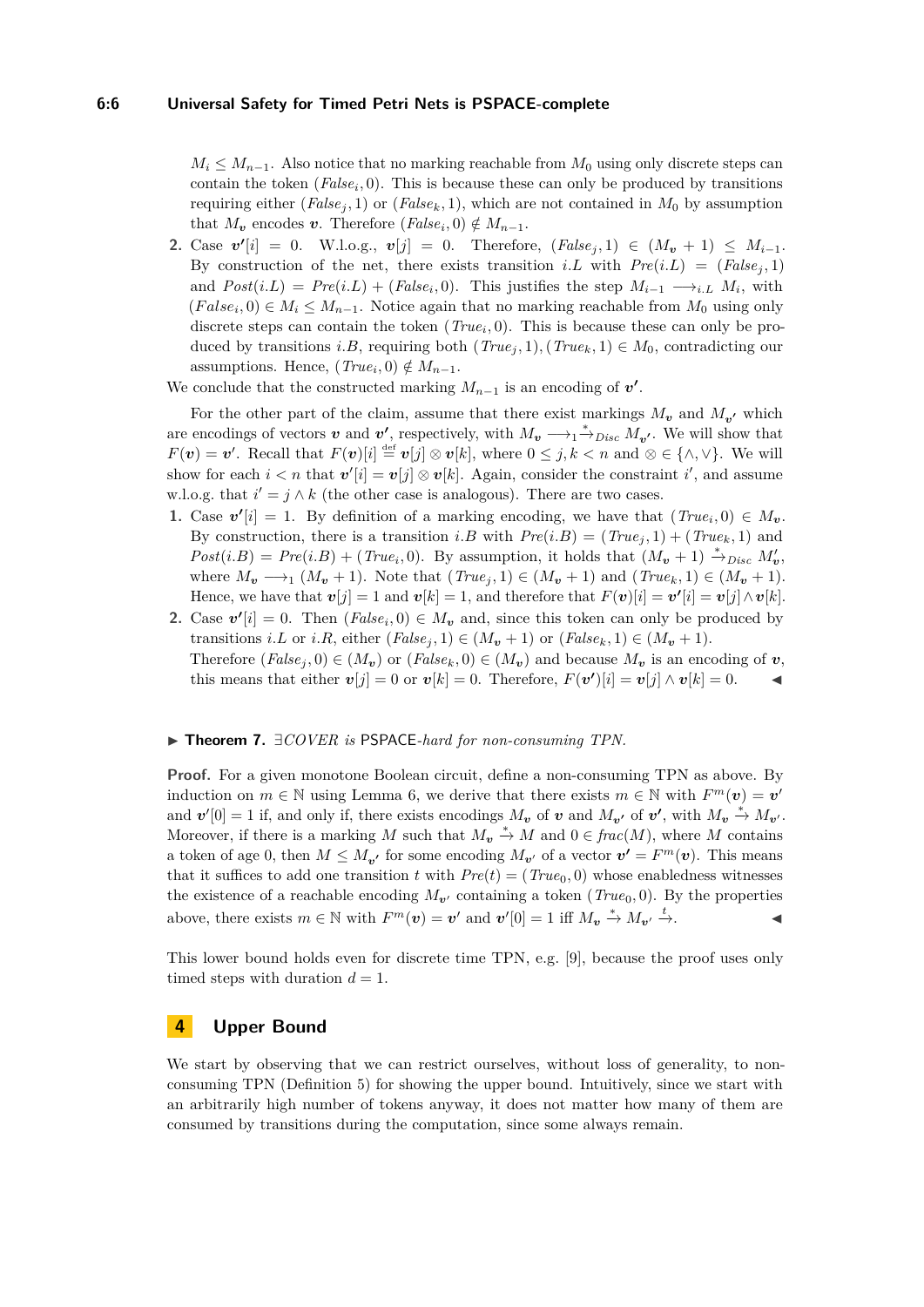I **Lemma 8.** *The* ∃*COVER problem for TPN logspace-reduces to the* ∃*COVER problem for non-consuming TPN. That is, for every TPN N and for every place p and transition t of*  $N$ , *one can construct, using logarithmic space, a non-consumimg TPN N' together with a place*  $p'$  and transition  $t'$  of  $\mathcal{N}'$ , so that there exists  $M \in Cover_{\mathcal{N}}(\mathbb{N} \cdot \{(p,0)\})$  enabling  $t$  in  $\mathcal{N}$  if *and only if there exists*  $M' \in Cover_{\mathcal{N}'}(\mathbb{N} \cdot \{(p', 0)\})$  *that enables t' in*  $\mathcal{N}'$ *.* 

## <span id="page-6-1"></span>**4.1 Region Abstraction**

We recall a constraint system called regions defined for timed automata [\[5\]](#page-13-8). The version for TPN used here is similar to the one in [\[3\]](#page-13-1).

Consider a fixed, nonconsuming TPN  $\mathcal{N} = (P, T, Var, G, Pre, Post)$ . Let  $c_{max}$  be the largest finite value appearing in transition guards *G*. Since different tokens with age  $> c_{max}$  cannot be distinguished by transition guards, we consider only token ages below or equal to  $c_{max}$  and treat the integer parts of older tokens as equal to  $c_{max} + 1$ . Let  $int(c) \stackrel{\text{def}}{=} \min\{c_{max} + 1, \lfloor c \rfloor\}$  and  $frac(c) \stackrel{\text{def}}{=} c - \lfloor c \rfloor$  for a real value  $c \in \mathbb{R}_{\geq 0}$ . We will work with an abstraction of TPN markings as words over the alphabet  $\Sigma \stackrel{\text{def}}{=} 2^{P \times [c_{max}+1]}$ . Each symbol  $X \in \Sigma$  represents the places and integer ages of tokens for a particular fractional value.

<span id="page-6-0"></span>▶ **Definition 9.** Let  $M \subseteq P \times \mathbb{R}_{\geq 0}$  be a marking and let  $frac(M) \stackrel{\text{def}}{=} \{frac(c) | (p, c) \in M \}$ be the set of fractional clock values that appear in *M*.

Let  $S \subset [0,1]$  be a finite set of real numbers with  $0 \in S$  and  $frac(M) \subseteq S$  and let *f*<sub>0</sub>*, f*<sub>1</sub>*, . . . , f<sub>n</sub></sub>, be an enumeration of <i>S* so that  $f_{i-1} < f_i$  for all  $i ≤ n$ . The *S*-abstraction of *M* is

 $abs_S(M) \stackrel{\text{def}}{=} x_0x_1 \dots x_n \in \Sigma^*$ 

where  $x_i \stackrel{\text{def}}{=} \{(p, int(c)) \mid (p, c) \in M \land frac(c) = f_i\}$  for all  $i \leq n$ . We simply write  $abs(M)$ for the shortest abstraction, i.e. with respect to  $S = \{0\} \cup \text{frac}(M)$ .

**Example 10.** The abstraction of marking  $M = \{(p, 2.1), (q, 2.2), (p, 5.1), (q, 5.1)\}$  is  $abs(M) = \emptyset \{ (p, 2), (p, 5), (q, 5) \} \{ (q, 2) \}.$  The first symbol is  $\emptyset$ , because M contains no token with an integer age (i.e., no token whose age has fractional part 0). The second and third symbols represent sets of tokens with fractional values 0*.*1 and 0*.*2, respectively.

Clocks with integer values play a special role in the behavior of TPN, because the constants in the transition guards are integers. Thus we always include the fractional part 0 in the set *S* in [Definition 9.](#page-6-0)

We use a special kind of regular expressions over  $\Sigma$  to represent coverable sets of TPN markings as follows.

**Definition 11.** A regular expression *E* over  $\Sigma$  represents the downward-closed set of TPN markings covered by one that has an abstraction in the language of *E*:

$$
\llbracket E \rrbracket \stackrel{\text{def}}{=} \{ N \mid \exists M \exists S. \ M \ge N \land abs_S(M) \in \mathcal{L}(E) \}.
$$

An expression is *simple* if it is of the form  $E = x_0 x_1 \dots x_k$  where for all  $i \leq k$  either  $x_i \in \Sigma$  or  $x_i = y_i^*$  for some  $y_i \in \Sigma$ . In the latter case we say that  $x_i$  *carries a star*. That is, a simple expression is free of Boolean combinators and uses only concatenation and Kleene star. We will write  $\hat{x}_i$  to denote the symbol in  $\Sigma$  at position *i*: it is  $x_i$  if  $x_i \in \Sigma$  and  $y_i$ otherwise.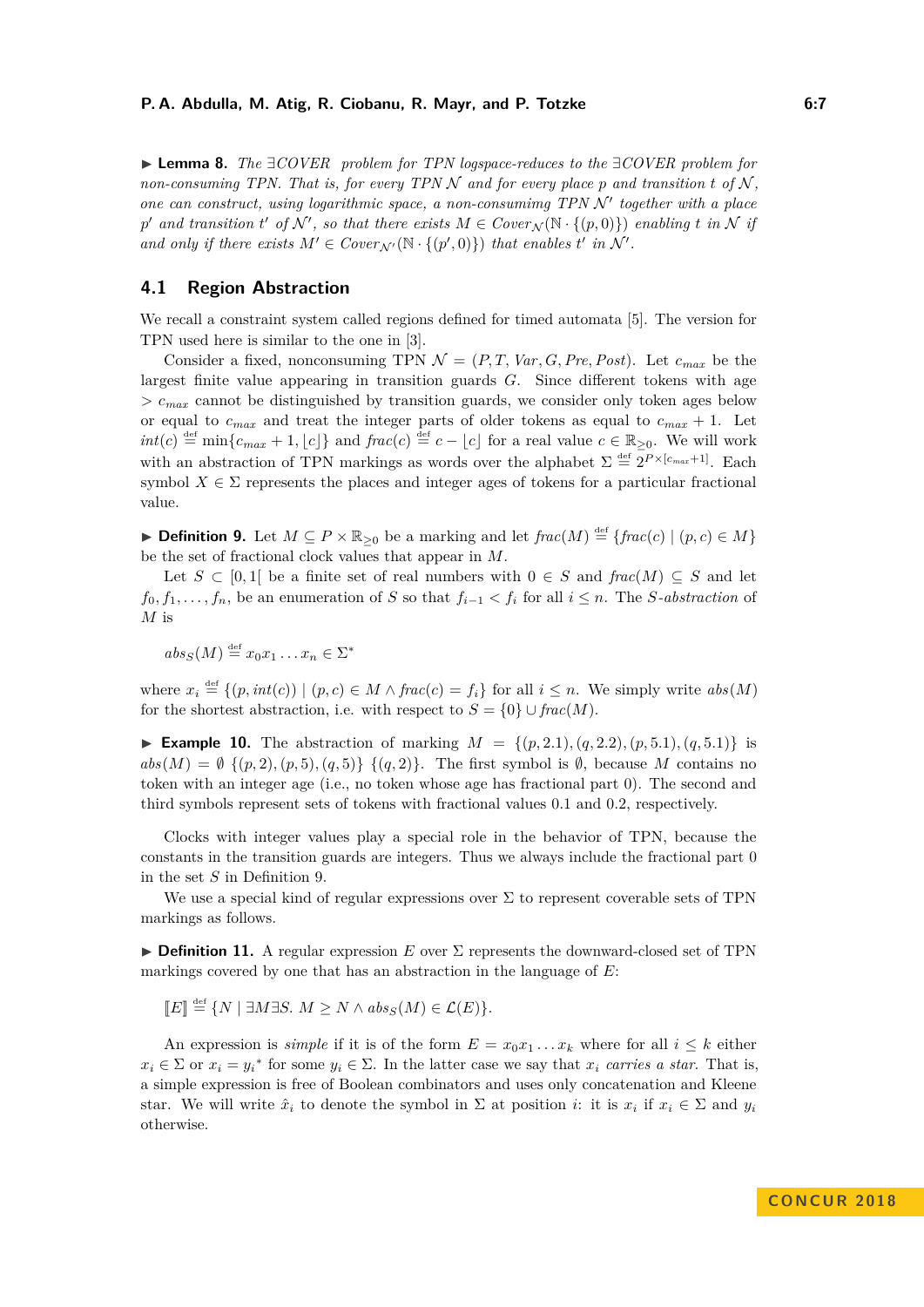#### **6:8 Universal Safety for Timed Petri Nets is PSPACE-complete**

**F** Remark 12. Notice that for all simple expressions  $\alpha, \beta$  so that  $|\alpha| > 0$ , we have that  $[\![\alpha\beta]\!] = [\![\alpha\beta]\!]$ . However, unless  $\alpha$  has length 0 or is of the form  $\alpha = \emptyset \alpha'$ , we have  $[\![\emptyset\alpha]\!] \neq [\![\alpha]\!]$ . This is because a marking M that contains a token  $(p, c)$  with  $frac(c) = 0$  has the property that all abstractions  $abs_S(M) = x_0 \dots x_k$  of M have  $x_0 \neq \emptyset$ .

The following lemmas express the effect of TPN transitions at the level of the region abstraction. [Lemmas 13](#page-7-0) and [15](#page-7-1) state that maximally firing of discrete transitions (the relation  $\stackrel{*}{\rightarrow} p_{iso}$  is computable and monotone. [Lemmas 16](#page-7-2) and [17](#page-7-3) state how to represent timed-step successor markings.

<span id="page-7-0"></span> $\triangleright$  **Lemma 13.** For every non-consuming TPN N there are polynomial time computable *functions*  $f : \Sigma \times \Sigma \times \Sigma \to \Sigma$  *and*  $g : \Sigma \times \Sigma \times \Sigma \to \Sigma$  *with the following properties.* 

- <span id="page-7-4"></span>**1.** *f and g are monotone (w.r.t. subset ordering) in each argument.*
- **2.**  $f(\alpha, \beta, x) \supseteq x$  *and*  $g(\alpha, \beta, x) \supseteq x$  *for all*  $\alpha, \beta, x \in \Sigma$ *.*
- **3.** *Suppose that*  $E = x_0 x_1 \dots x_k$  *is a simple expression,*  $\alpha \stackrel{\text{def}}{=} x_0$  *and*  $\beta \stackrel{\text{def}}{=} \bigcup_{i>0} \hat{x}_i$ *, and*  $E' = x'_0 x'_1 \dots x'_k$  *is the derived expression defined by conditions:* **a.**  $x'_0 \stackrel{\text{\tiny def}}{=} f(\alpha, \beta, x_0)$ , **b.**  $x'_i \stackrel{\text{def}}{=} g(\alpha, \beta, \hat{x}_i)^* \text{ for } i > 0,$ **c.**  $x_i'$  carries a star iff  $x_i$  does. *Then*  $[[E']] = \{M'' \mid \exists M \in [[E]] \wedge M \stackrel{*}{\to}_{Disc} M' \geq M''\}.$

<span id="page-7-5"></span>**Definition 14.** We will write  $SAT(E) \stackrel{\text{def}}{=} E'$  for the successor expression  $E'$  of  $E$  guaranteed by [Lemma 13.](#page-7-0) I.e.,  $SAT(E)$  is the saturation of  $E$  by maximally firing discrete transitions.

Notice that by definition it holds that  $[[E]] \subseteq [SAT(E)] \subseteq Cover([\![E]\!])$ , and consequently also that  $Cover(\llbracket SAT(E) \rrbracket) = Cover(\llbracket E \rrbracket).$ 

<span id="page-7-1"></span>**I Lemma 15.** *Suppose that*  $X = x_0x_1 \ldots x_k$  *is a simple expression of length*  $k + 1$  *with*  $SAT(X) = x'_0x'_1...x'_k$  and  $x_0, x'_0 \in \Sigma$ . Let  $Y = y_0\alpha_1y_1\alpha_2... \alpha_ky_k$  be a simple expression  $with$   $SAT(Y) = y'_0 \alpha'_1 y'_1 \alpha'_2 \dots \alpha'_k y'_k$  and  $y_0, y'_0 \in \Sigma$ .

*If*  $\hat{x}_i \subseteq \hat{y}_i$  *for all*  $i \leq k$  *then*  $\hat{x}'_i \subseteq \hat{y}'_i$  *for all*  $i \leq k$ *.* 

**Proof.** The assumption of the lemma provides that  $\alpha_x \stackrel{\text{def}}{=} x_0 \subseteq \alpha_y \stackrel{\text{def}}{=} y_0$  and  $\beta_x \stackrel{\text{def}}{=}$  $\bigcup_{k\geq i>0} \hat{x}_i \subseteq \beta_y \stackrel{\text{def}}{=} \bigcup_{k\geq i>0} \hat{y}_i$ . Therefore, by [Item 1](#page-7-4) of [Lemma 13,](#page-7-0) we get that

$$
x'_0 = f(\alpha_x, \beta_x, x_0) \quad \subseteq \quad f(\alpha_y, \beta_y, y_0) = y'_0
$$

and similarly, for all  $k \geq i \geq 0$ , that  $\hat{x}'_i = g(\alpha_x, \beta_x, \hat{x}_i) \subseteq g(\alpha_y, \beta_y, \hat{y}_i) = \hat{y}'_i$ 

*.* J

For  $x \in \Sigma$  we write  $(x + 1) \stackrel{\text{def}}{=} \{(p, int(n + 1)) \mid (p, n) \in x\}$  for the symbol where token ages are incremented by 1.

<span id="page-7-2"></span>
$$
\blacktriangleright \textbf{ Lemma 16. } [\![\emptyset E]\!] = \{M' \mid \exists M \in [\![E]\!] \wedge M \longrightarrow_d M' \wedge d < 1 - \max(frac(M))\}.
$$

<span id="page-7-3"></span>**Lemma 17.** Let  $\alpha z$  be a simple expression where  $\hat{z} = z \in \Sigma$  (the rightmost symbol is *not starred). Then,*  $[(z+1)\alpha]$  *contains a marking N if, and only if, there exists markings*  $N' \geq N$  *and M, and a set*  $S \subseteq [0,1]$  *so that* 

- **1.**  $|S| = |\alpha z|$
- **2.**  $abs_S(M) \in \mathcal{L}(\alpha z)$
- **3.**  $M \longrightarrow_{d} N'$  for  $d = 1 \max(S)$ .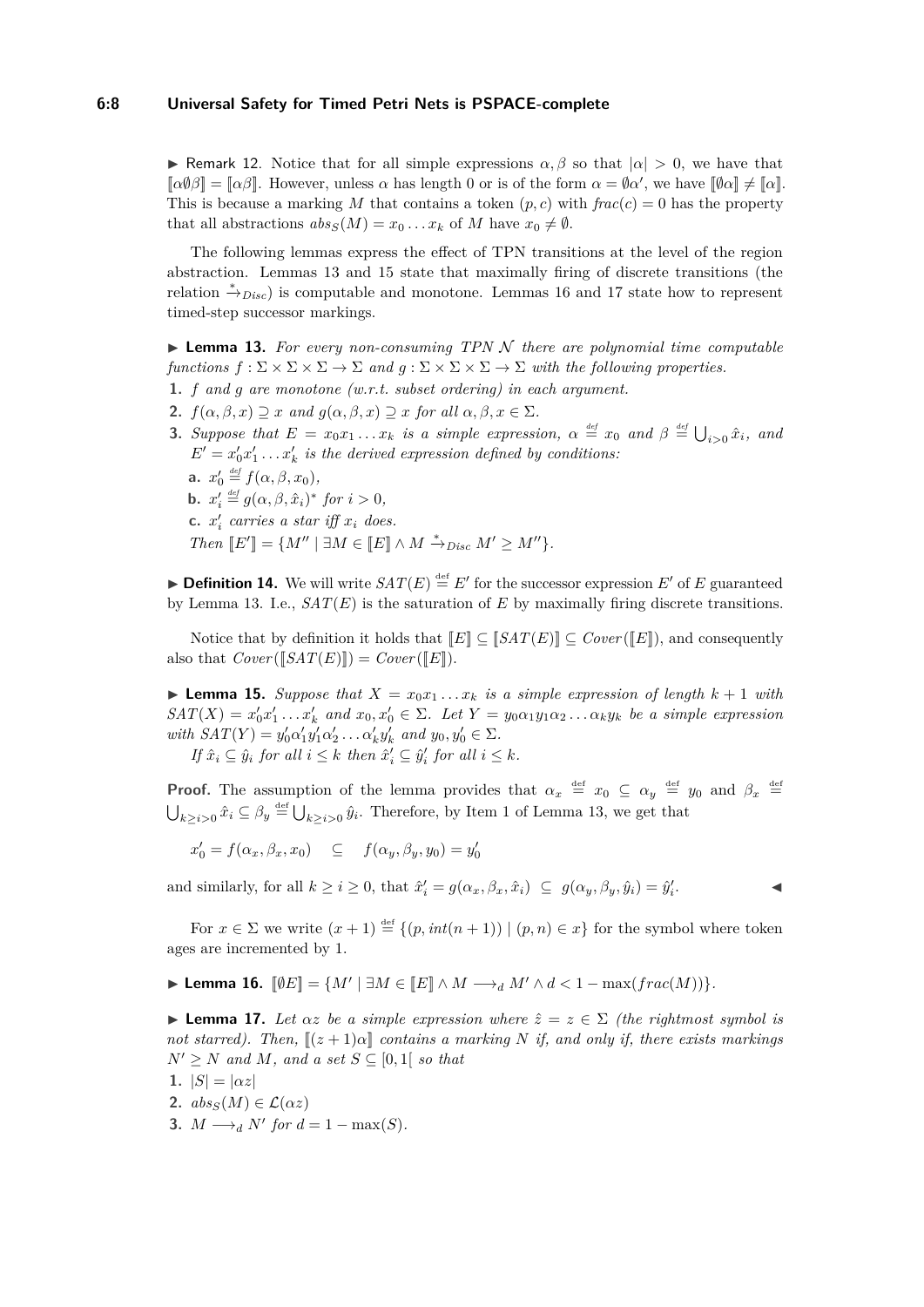**Proof.** Suppose markings  $N, N', M$ , a set  $S \subseteq [0,1]$  and  $d \in \mathbb{R}_{\geq 0}$  so that the conditions 1 to 3 are satisfied. Let  $S' \stackrel{\text{def}}{=} \{0\} \cup \{s + d \mid s \in S \setminus \{d\}\}\$ . Then,  $|S'| = |S|$  and  $abs_{S'}(N') \in$  $\mathcal{L}((z+1)\alpha)$ , which witnesses that  $N \in [(z+1)\alpha]$ .

Conversely, let  $N \in [(z+1)\alpha]$  be a non-empty marking. If  $|\alpha| = 0$ , then  $N \in [(z+1)]$ and so  $abs_S(N) \in \mathcal{L}((z+1))$  for  $S \stackrel{\text{def}}{=} frac(N) = \{0\}$ . This means that  $M \longrightarrow_1 N = (M+1)$ for a marking *M* with  $abs_S(M) \in \mathcal{L}(z) = \mathcal{L}(\alpha z)$ .

If  $|\alpha| > 0$ , pick some marking  $N' \geq N$  and set S' so that  $abs_{S'}(N') = (z + 1)w$ , for some word  $w \in \mathcal{L}(\alpha)$ . Then we must have that  $|S'| = |(z+1)\alpha| > 1$  and so  $d \stackrel{\text{def}}{=} \min(S' \setminus \{0\})$ exists. Let  $S \stackrel{\text{def}}{=} \{s - d \mid s \in S'\} \cup \{1 - d\}$  and M be the unique marking with  $M \longrightarrow_d N'$ . Notice that  $1 - d = \max(S)$ . It follows that  $abs_S(M) = wz \in \mathcal{L}(\alpha z)$ .

<span id="page-8-0"></span>We will often use the following simple fact, which is a direct consequence of [Lemma 17.](#page-7-3)

 $\blacktriangleright$  **Corollary 18.**  $[(z+1)\alpha] \subseteq Cover([\![\alpha z]\!])$ *.* 

<span id="page-8-1"></span>Finally, the following lemma will be the basis for our exploration algorithm.

**• Lemma 19.** *Let*  $\alpha x_0^*$  *be a simple expression with*  $SAT(\alpha x_0^*) = \alpha x_0^*$ *. Then*  $Cover([\alpha x_0^*]) =$  $[\![\alpha x_0^*]\!] \cup Cover([\![(x_0+1)\alpha x_0^*]\!]).$ 

**Proof.** For the right to left inclusion notice that  $[\alpha x_0^*] \subseteq Cover([\alpha x_0^*])$  trivially holds. For the rest, we have  $[(x_0 + 1)\alpha x_0^*] \subseteq Cover([\alpha x_0^*])$  by [Corollary 18,](#page-8-0) and therefore  $Cover([\![(x_0+1)\alpha x_0^*]]\!] ) \subseteq Cover(Cover([\![\alpha x_0^*]\!])) = Cover([\![\alpha x_0^*]\!]).$  For the left to right inclusion, we equivalently show that

$$
Cover([\![\alpha x_0^*]\!]) \setminus [\![\alpha x_0^*]\!] \subseteq Cover([\![(x_0+1)\alpha x_0^*]\!])
$$
\n<sup>(1)</sup>

Using the assumption that  $SAT(\alpha x_0^*) = \alpha x_0^*$ , the set on the left contains everything coverable from  $[\![\alpha x^*_0]\!]$  by a sequence that starts with a (short) time step. It can therefore be written as

$$
Cover({N_1 \mid \exists N_0 \in [\![ \alpha x_0^* ]\!] \land N_0 \longrightarrow_d N_1 \land 0 < d < 1 - \max(frac(N_0)) \} ).
$$

By [Lemma 16](#page-7-2) and because  $[\![\emptyset \alpha]\!] \subseteq [\![X \alpha]\!]$  for all  $X \in \Sigma$  and  $\alpha \in \Sigma^*$ , we conclude that indeed,  $Cover([\![\alpha x_0^*]\!]) \setminus [\![\alpha x_0^*]\!] \subseteq Cover([\![\emptyset \alpha x_0^*]\!]) \subseteq Cover([\![(x_0+1)\alpha x_0^*$  $\parallel$ ).

## **4.2 Acceleration**

We propose an acceleration procedure based on unfolding expressions according to [Lemma 19](#page-8-1) (interleaved with saturation steps to guarantee its premise) and introducing new Kleene stars to keep the length of intermediate expressions bounded. This procedure (depicted in [Algorithm 1\)](#page-9-0), is used to characterize an initial subset of the coverability set.

Given a length-2 simple expression  $S_0$  where the rightmost symbol is starred, the algorithm will first saturate [\(Definition 14,](#page-7-5) in line 1), and then alternatingly rotate a copy of the rightmost symbol [\(Lemma 17\)](#page-7-3), and saturate the result (see lines 2, 3, 6). Since each such round extends the length of the expression by one, we additionally collapse them (in line 7) by adding an extra Kleene star to the symbol at the second position. The crucial observation for the correctness of this procedure is that the subsumption step in line 7 does not change the cover sets of the respective expressions.

<span id="page-8-2"></span>Observe that [Algorithm 1](#page-9-0) is well defined because the  $SAT(S_i)$  are computable by [Lemma 13.](#page-7-0) Termination is guaranteed by the following simple observation.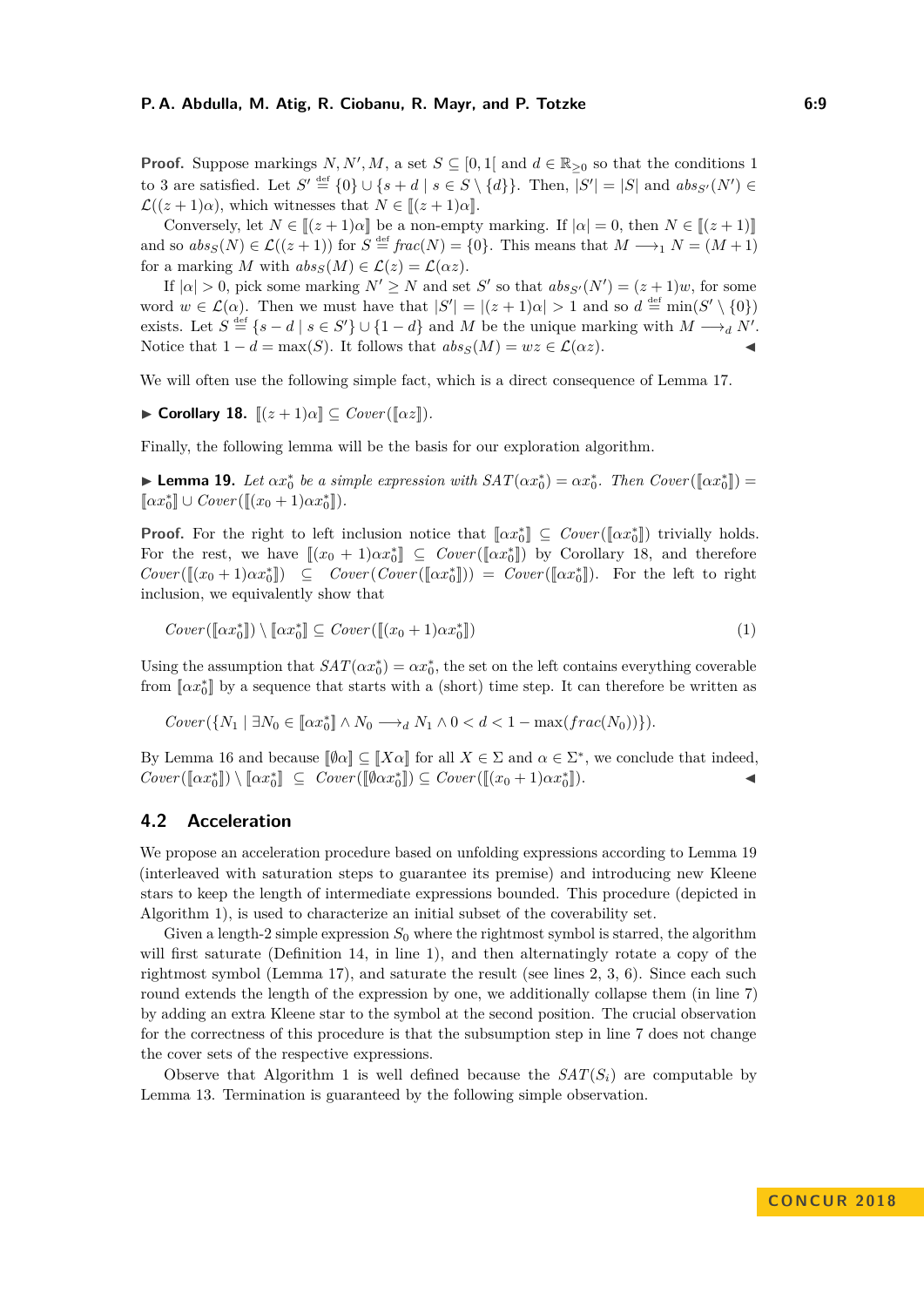<span id="page-9-0"></span>**Output:** simple expressions  $S_1, S_i$  and  $R$ , of lengths 2, 4, and 2, respectively. 1:  $S_1 \stackrel{\text{def}}{=} x_1^1(x_0^1)^* = SAT(x_1x_0^*)$ 2:  $S_2 \stackrel{\text{def}}{=} x_2^2 x_1^2 (x_0^2)^* = SAT((x_0^1 + 1)S_1)$ 3:  $S_3 \stackrel{\text{def}}{=} x_3^3 x_2^3 x_1^3 (x_0^3)^* = SAT((x_0^2 + 1)S_2)$ 4:  $i \leftarrow 3$ 5: **repeat** 6:  $x_{i+1}^{i+1}x_i^{i+1}x_{i-1}^{i+1}x_1^{i+1}(x_0^{i+1})^* \stackrel{\text{def}}{=} SAT((x_0^i + 1)S_i)$ 7:  $S_{i+1} \stackrel{\text{def}}{=} x_{i+1}^{i+1} (x_i^{i+1})^* x_1^{i+1} (x_0^{i+1})^*$ 8:  $i \leftarrow i + 1$ 9: **until**  $S_i = S_{i-1}$ 10:  $R \stackrel{\text{def}}{=} (x_1^i + 1)(x_{i-1}^i)^*$ 11: **return**  $S_1, S_i, R$ 

<span id="page-9-1"></span>

**Figure 2** A Run of [Algorithm 1](#page-9-0) (initial steps). The column on the left indicates the line of code, the middle depicts the current expression and the column on the right recalls its origin. Gray bars indicate that the respective symbols are equal. Arrows denote (set) inclusion between symbols. The gray vertical arrows indicate inclusions due to saturation [\(Lemma 13\)](#page-7-0), as claimed in item 1 of [Lemma 20.](#page-8-2) Red and blue arrows indicate derived inclusions (as stated in [Lemma 20\)](#page-8-2).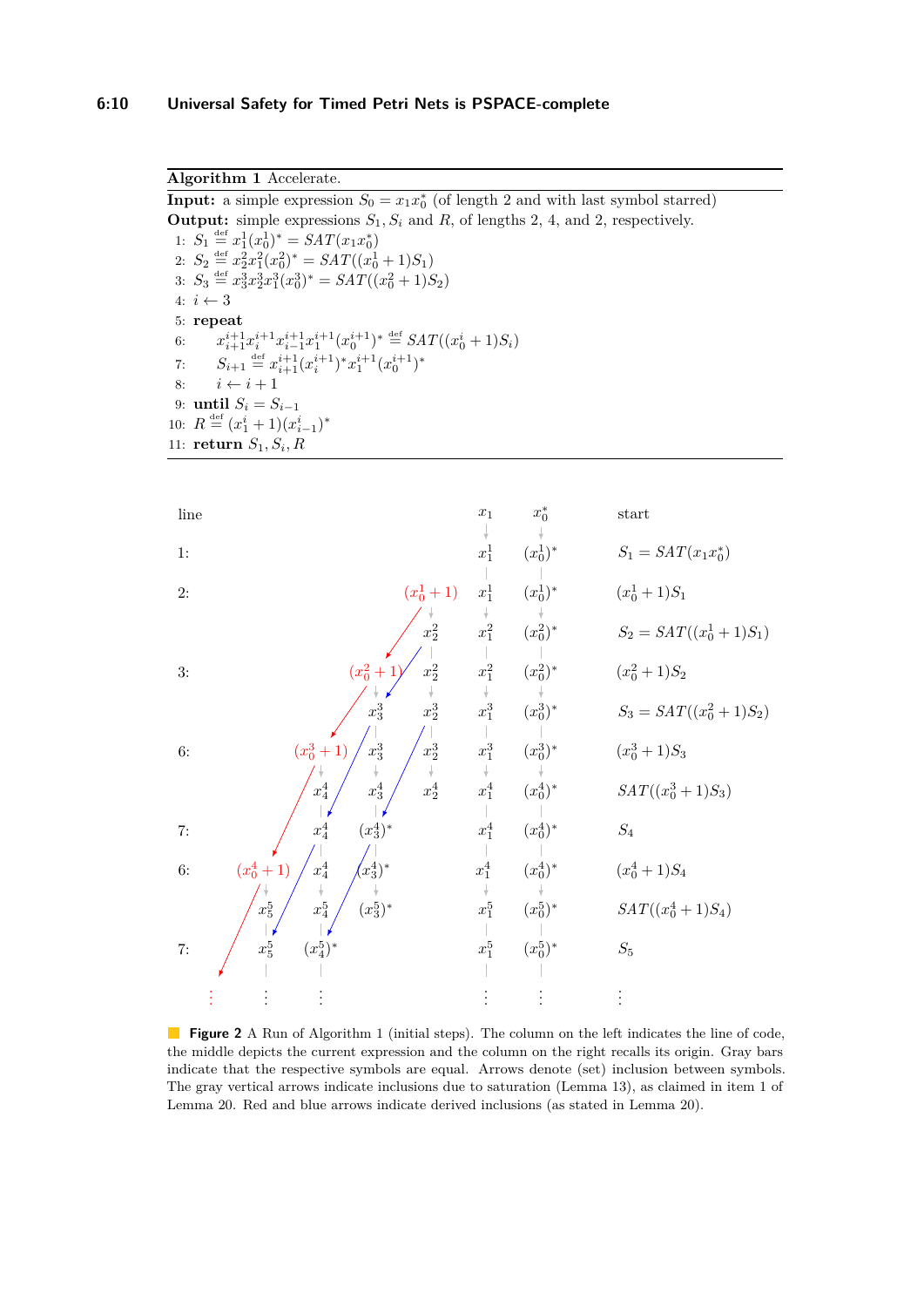► **Lemma 20.** *Let*  $x_j^i$  ∈  $\Sigma$  *be the symbols computed by [Algorithm 1.](#page-9-0) Then* **1.**  $x_j^{i+1} \supseteq x_j^i$ , for all  $i > j \ge 0$ . **2.**  $x_i^i \supseteq x_{i-1}^{i-1}$  and  $x_i^{i+1} \supseteq x_{i-1}^i$ , for all  $i \geq 3$ .

**Proof.** The first item is guaranteed by Point 2 of [Lemma 13.](#page-7-0) In particular this means that  $x_0^{i+1} \supseteq x_0^i$  and therefore that  $(x_0^{i+1} + 1) \supseteq (x_0^i + 1)$  for all  $i \geq 0$  (indicated as red arrows in [Figure 2\)](#page-9-1). The second item now follows from this observation by [Lemma 15.](#page-7-1)

▶ **Lemma 21** (Termination). *[Algorithm 1](#page-9-0) terminates with*  $i \leq 4 \cdot |P| \cdot (c_{max} + 1)$ *.* 

**Proof.** From [Lemma 20](#page-8-2) we deduce that for all  $i \geq 2$ , the expression  $S_{i+1}$  is point-wise larger than or equal to  $S_i$  with respect to the subset ordering on symbols. The claim now follows from the observation that all expressions  $S_{i>3}$  have length 4 and that every symbol  $x_i \in \Sigma$ can only increase at most  $|P| \cdot (c_{max} + 1)$  times.

<span id="page-10-2"></span> $\blacktriangleright$  **Lemma 22** (Correctness). *Suppose that*  $S_1$ ,  $S_\ell$ ,  $R$  *be the expressions computed by [Algorithm 1](#page-9-0) applied to the simple expression*  $x_1x_0^*$ . Then  $Cover([\![x_1x_0^*]\!]) = [\![S_1]\!] \cup [\![S_\ell]\!] \cup Cover([\![R]\!])$ .

**Proof.** Let  $S_1, \ldots, S_\ell$  denote the expressions defined in lines 1,2,3, and 7 of the algorithm. That is,  $\ell$  is the least index *i* such that  $S_{i+1} = S_i$ . We define a sequence  $E_i$  of expressions inductively, starting with  $E_1 \stackrel{\text{def}}{=} S_1$  and if  $E_i = e_i^i e_{i-1}^i \dots e_0^i$ , we let  $E_{i+1} \stackrel{\text{def}}{=} e_{i+1}^{i+1} e_i^{i+1} e_{i-1}^{i+1} \dots e_0^{i+1} \stackrel{\text{def}}{=}$  $SAT((\hat{e}_0^i + 1)E_i)$ . Here, the superscript indicates the position of a symbol and not iteration. This is the sequence of expressions resulting from unfolding [Lemma 19,](#page-8-1) interleaved with saturation steps, just in line 6 of the algorithm. That is, the expressions  $E_i$  are *not* collapsed (line 7) and instead grow in length with *i*. Still,  $E_1 = S_1$ ,  $E_2 = S_2$  and  $E_2 = S_3$ , but  $E_4 \neq S_4$ , because the latter is the result of applying the subsumption step of line 7 in our algorithm. Notice that  $Cover([\![x_1 x_0^*]\!]) = (\bigcup_{k-1 \geq i \geq 1} [\![E_i]\!]) \cup Cover([\![E_k]\!])$  holds for all  $k \in \mathbb{N}$ . We will use that

<span id="page-10-0"></span>
$$
\bigcup_{i\geq 2} [E_i] = \bigcup_{i\geq 2} [S_i] = [S_\ell].
$$
\n(2)

We start by observing that for all  $i, j \in \mathbb{N}$  it holds that  $e^i_j = x^i_j$ . For  $i \leq 3$  this holds trivially by definition of  $E_i = S_i$ . For larger *i*, this can be seen by induction using [Lemma 13.](#page-7-0) Towards the first equality in [Equation \(2\),](#page-10-0) let  $S_i^j$  be the expression resulting from  $S_i = x_i^i (x_{i-1}^i)^* x_1^i (x_0^i)^*$ by unfolding the first star *j* times. That is,  $S_i^j \stackrel{\text{def}}{=} x_i^i (x_{i-1}^i)^{(j)} x_1^i (x_0^i)^*$ , where the superscript (*j*) denotes *j*-fold concatenation. Clearly,  $[[S_i]] = \bigcup_{j\geq 0} [[S_i^j]]$  and so the  $\supseteq$ -direction of the first equality in [Equation \(2\)](#page-10-0) follows by

$$
\begin{aligned} [\![S_i^j]\!] &= [\![x_i^i(x_{i-1}^i)^{(j)}x_1^i(x_0^i)^*]\!] \subseteq [\![x_{i+j}^{i+j}\left(x_{i+j-1}^{i+j}x_{i+j-2}^{i+j}\ldots x_i^{i+j}\right)x_1^{i+1}(x_0^{i+1})^*]\!] \\ & \subseteq [\![x_{i+j}^{i+j}\left(x_{i+j-1}^{i+j}x_{i+j-2}^{i+j}\ldots x_i^{i+j}\right)\left(x_{i-1}^{i+j}\ldots x_2^{i+j}\right)x_1^{i+1}(x_0^{i+j})^*]\!] \\ &= [\![E_{i+j}]\!], \end{aligned}
$$

where the first inclusion is due to [Lemma 20.](#page-8-2) The same helps for the other direction:

$$
\llbracket E_i \rrbracket = \llbracket x_i^i x_{i-1}^i x_{i-2}^i \dots x_2^i x_1^i x_0^i \rrbracket \subseteq \llbracket x_i^i (x_{i-1}^i)^{(i-2)} x_1^i x_0^i \rrbracket = \llbracket S_i^{i-2} \rrbracket = \llbracket S_i \rrbracket, \tag{3}
$$

which completes the proof of the first equality in [Equation \(2\).](#page-10-0) The second equality holds because  $[S_i] \subseteq [S_{i+1}]$  for all  $i \geq 2$ , by [Lemma 20,](#page-8-2) and by definition of  $S_\ell = S_{\ell+1}$ . As a next step we show that

<span id="page-10-1"></span>
$$
Cover(\llbracket S_{\ell} \rrbracket) = \llbracket S_{\ell} \rrbracket \cup Cover(\llbracket R \rrbracket) \tag{4}
$$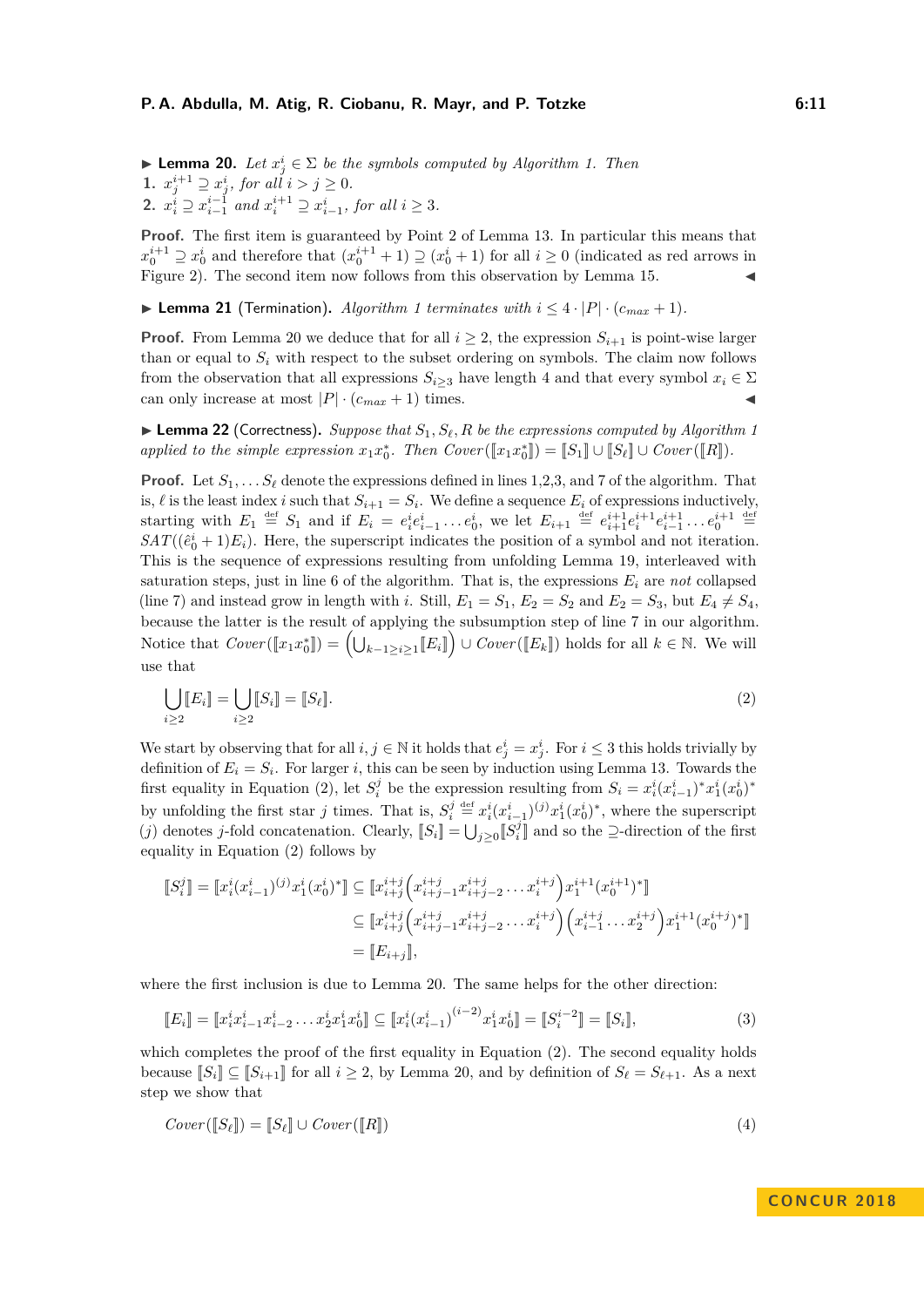#### **6:12 Universal Safety for Timed Petri Nets is PSPACE-complete**

First observe that  $[[R]] = [[(x_1^{\ell} + 1)(x_{\ell-1}^{\ell})^*]] = [[(x_1^{\ell} + 1)x_{\ell}^{\ell}(x_{\ell-1}^{\ell})^*]]$  and consequently,

$$
Cover([\![R]\!]) = Cover([\![x_1^{\ell} + 1)x_{\ell}^{\ell}(x_{\ell-1}^{\ell})^*]\!])
$$
  
\n
$$
\subseteq Cover([\![x_{\ell}^{\ell}(x_{\ell-1}^{\ell})^*x_1^{\ell}]\!])
$$
  
\n
$$
\subseteq Cover([\![x_{\ell}^{\ell}(x_{\ell-1}^{\ell})^*x_1^{\ell}(x_0^{\ell})^*]\!]) = Cover([\![S_{\ell}]\!])
$$

where the first equation follows by [Corollary 18](#page-8-0) and the second because  $\mathcal{L}(x_{\ell}^{\ell}(x_{\ell-1}^{\ell})^*x_1^{\ell}) \subseteq$  $\mathcal{L} \Big( x^{\ell}_{\ell} (x^{\ell}_{\ell-1})^* x^{\ell}_1 (x^{\ell}_0)^* \Big)$ . For the left to right inclusion in [Equation \(4\),](#page-10-1) consider a marking  $M \in Cover(\llbracket S_\ell \rrbracket) \setminus \llbracket S_\ell \rrbracket$ . We show that  $M \in Cover(\llbracket R \rrbracket)$ . Recall that  $Cover(\llbracket S_\ell \rrbracket)$  consists of all those markings *M* so that there exists a finite path

$$
M_0 \xrightarrow{*} \text{Disc } M'_0 \xrightarrow{d_1} \text{Time } M_1 \xrightarrow{*} \text{Disc } M'_1 \xrightarrow{d_2} \text{Time } M_2 \dots M'_{k-1} \xrightarrow{*} \text{Disc } M_k
$$

alternating between timed and (sequences of) discrete transition steps, with  $M_0 \in \llbracket S_\ell \rrbracket$ ,  $M_k \geq M$  and all  $d_i \leq \max(\text{frac}(M_i')).$ 

By our choice of *M*, there must be a first expression in the sequence which is not a member of  $[[S_\ell]]$ . Since  $[[SAT(S_\ell)]] = [[S_\ell]],$  we can assume an index  $i > 0$  so that  $M_i \notin [[S_\ell]]$ but  $M'_{i-1} \in [S_\ell]$  that is, the step that takes us out of  $[S_\ell]$  is a timed step.

Because  $[[S_\ell]] = \bigcup_{i \geq 2} [[S_i]]$ , it must hold that  $M'_{i-1} \in [[S_j]] = [[x^j_j(x^j_{j-1})^*x^j_1(x^j_0)^*]]$  for some index  $j \geq 2$ . We claim that it already holds that

<span id="page-11-0"></span>
$$
M'_{i-1} \in \llbracket x_j^j (x_{j-1}^j)^* x_1^j \rrbracket. \tag{5}
$$

Suppose not. If  $d_i < \max(frac(M'_{i-1}))$  then  $M_i \in [\![\emptyset S_j]\!] \subseteq [S_j]\!]$  by [Lemma 16,](#page-7-2) contradiction. Otherwise, if  $d_i = \max(frac(M'_{i-1}))$ , notice that every abstraction  $abs_S(M'_{i-1}) \in \mathcal{L}(S_j)$  must have  $|S| = 4$ . So by [Lemma 17,](#page-7-3)  $M_i \in [[(x_0^j + 1)S_j]]$ . But then again

$$
\llbracket (x_0^j + 1)S_j \rrbracket \subseteq \llbracket SAT((x_0^j + 1)S_j) \rrbracket \subseteq \llbracket S_{j+1} \rrbracket,\tag{6}
$$

contradicting our assumption that  $M_i \notin \llbracket S_\ell \rrbracket$ . Therefore [Equation \(5\)](#page-11-0) holds. By [Lemma 17](#page-7-3) we derive that  $M_i \in [[(x_1^j + 1)x_j^j(x_{j-1}^j)^*]] = [[(x_1^j + 1)(x_{j-1}^j)^*]] \subseteq [[(x_1^{\ell} + 1)(x_{\ell-1}^{\ell})^*]] = [R]$ . This concludes the proof of [Equation \(4\).](#page-10-1)

Notice that by [Lemma 19](#page-8-1) we have that

<span id="page-11-2"></span>
$$
Cover([\![x_1x_0^*]\!]) = [\![SAT(x_1x_0^*)]\!] \cup Cover([\![SAT(x_1x_0^*)]\!]) = [\![S_1]\!] \cup Cover([\![S_1]\!]).
$$
 (7)

Analogously, we get for every  $i \geq 1$  that

<span id="page-11-1"></span>
$$
Cover([\![E_i]\!]) = [\![SAT(E_i)]\!] \cup Cover([\![SAT((x_0^i + 1)E_i)]\!]) = [\![E_i]\!] \cup Cover([\![E_{i+1}]\!])
$$
 (8)

This used [Lemma 19](#page-8-1) and the fact that  $SAT(E_i) = E_i$  by construction. Using [Equation \(8\)](#page-11-1) and that  $[[E_i]] \subseteq [[E_{i+1}]]$  for  $i \geq 2$ , we deduce

<span id="page-11-3"></span>
$$
Cover([\![S_1]\!]) = Cover([\![E_1]\!]) = [\![E_1]\!] \cup \left(\bigcup_{i \geq 2} Cover([\![E_i]\!])\right).
$$
\n(9)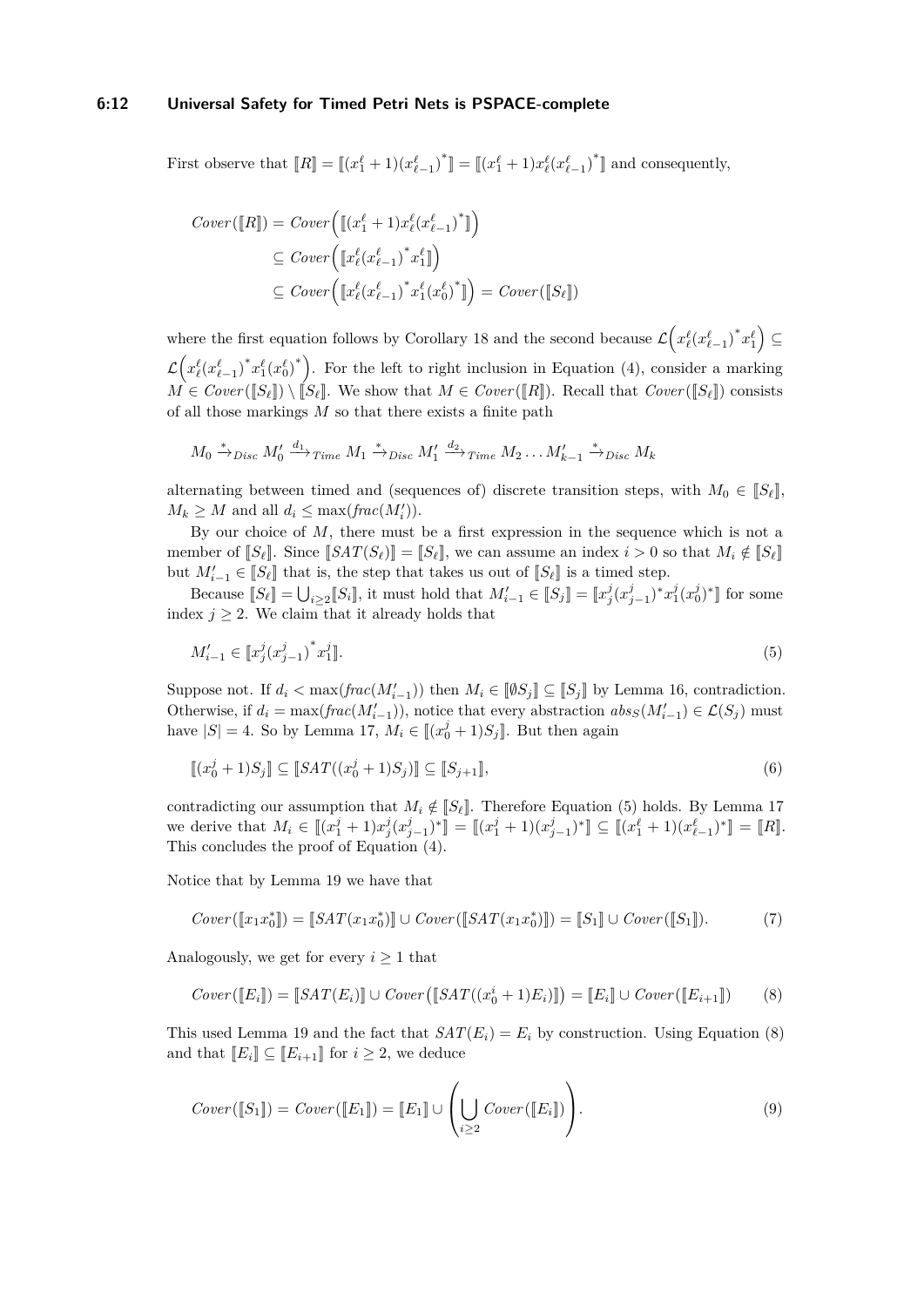Finally we can conclude the desired result as follows.

$$
Cover([\![x_1x_0^*]\!] ) \stackrel{(7)}{=} [\![S_1]\!] \cup Cover([\![S_1]\!]) \stackrel{(9)}{=} [\![S_1]\!] \cup Cover([\![S_{\ell}]\!])
$$
  

$$
\stackrel{(2)}{=} [\![S_1]\!] \cup Cover([\![S_{\ell}]\!])
$$
  

$$
\stackrel{(4)}{=} [\![S_1]\!] \cup [\![S_{\ell}]\!] \cup Cover([\![R]\!])
$$

## **4.3 Main Result**

The following theorem summarizes our main claims regarding the ∃COVER problem.

<span id="page-12-3"></span>**► Theorem 23.** *Consider an instance of*  $\exists$  *COVER with*  $\mathcal{N} = (P, T, Var, G, Pre, Post)$  *a non-consuming TPN where cmax is the largest constant appearing in the transition guards G encoded in unary, and let p be an initial place and t be a transition.*

- <span id="page-12-0"></span>**1.** The number of different simple expressions of length *m* is  $B(m) \stackrel{\text{def}}{=} 2^{(|P| \cdot (c_{max}+2) \cdot m) + m}$ .
- <span id="page-12-1"></span>**2.** *It is possible to compute a symbolic representation of the set of markings coverable from some marking in the initial set*  $\mathbb{N} \cdot \{(p, 0)\}\$ *, as a finite set of simple expressions. I.e., one can compute simple expressions*  $S_1, \ldots, S_\ell$  *s.t.*  $\bigcup_{1 \leq i \leq \ell} [S_i] = Cover(\mathbb{N} \cdot \{(p, 0)\})$  *and where*  $\ell \leq 3 \cdot B(2)$ *. Each of the*  $S_i$  *has length either*  $2 \overline{\sigma}$ *r* 4*.*
- <span id="page-12-2"></span>**3.** *Checking if there exists*  $M \in Cover(\mathbb{N} \cdot \{(p,0)\})$  *with*  $M \rightarrow t$  *can be done in*  $\mathcal{O}(|P| \cdot c_{max})$ *deterministic space.*

**Proof.** For [Item 1](#page-12-0) note that a simple expression is described by a word where some symbols have a Kleene star. There are  $|\Sigma|^m$  different words of length m and  $2^m$  possibilities to attach stars to symbols. Since the alphabet is  $\Sigma \stackrel{\text{def}}{=} 2^{P \times [c_{max}+1]}$  and  $|[c_{max}+1]| = c_{max} + 2$ , the result follows.

Towards [Item 2,](#page-12-1) we can assume w.l.o.g. that our TPN is non-consuming by [Lemma 8,](#page-5-0) and thus the region abstraction introduced in [Section 4.1](#page-6-1) applies. In particular, the initial set of markings  $\mathbb{N} \cdot \{(p, 0)\}\$ is represented exactly by the expression  $S_0 \stackrel{\text{def}}{=} \{(p, 0)\}\$ <sup>\*</sup> where  $\emptyset \in \Sigma$  is the symbol corresponding to the empty set. That is, we have  $[[S_0]] = \mathbb{N} \cdot \{(p, 0)\}\$ and thus  $Cover(\llbracket S_0 \rrbracket) = Cover(\mathbb{N} \cdot \{(p, 0)\}).$ 

The claimed expressions  $S_i$  are the result of iterating [Algorithm 1](#page-9-0) until a previously seen expression is revisited. Starting at  $i = 0$  and  $S_0 \stackrel{\text{def}}{=} \{(p, 0)\}\emptyset^*$ , each round will set  $S_{i+1}, S_{i+2}$ and  $S_{i+3}$  to the result of applying [Algorithm 1](#page-9-0) to  $S_i$ , and increment *i* to  $i+3$ .

Notice that then all  $S_i$  are simple expressions of length 2 or 4 and that in particular, all expressions with index divisible by 3 are of the form  $ab^*$  for  $a, b \in \Sigma$ . Therefore after at most *B*(2) iterations, an expression  $S_\ell$  is revisited (with  $\ell \leq 3B(2)$ ). Finally, an induction using [Lemma 22](#page-10-2) provides that  $\bigcup_{1 \leq i \leq \ell} [S_i] = Cover(\mathbb{N} \cdot \{(p, 0)\}).$ 

Towards [Item 3,](#page-12-2) we modify the above algorithm for the ∃COVER problem with the sliding window technique. The algorithm is the same as above where instead of recording all the expressions  $S_1, \ldots, S_\ell$ , we only store the most recent ones and uses them to decide whether the transition *t* is enabled. If the index *i* reaches the maximal value of  $3 \cdot B(2)$  we return unsuccessfully.

The bounded index counter uses  $\mathcal{O}(\log(B(2)))$  space; [Algorithm 1](#page-9-0) uses space  $\mathcal{O}(\log(B(5)))$ because it stores only simple expressions of length  $\leq 5$ . The space required to store the three expressions resulting from each application of [Algorithm 1](#page-9-0) is  $\mathcal{O}(3 \cdot \log(B(4)))$ . For every encountered simple expression we can check in logarithmic space whether the transition *t* is enabled by some marking in its denotation. Altogether the space used by our new algorithm is bounded by  $\mathcal{O}(\log(B(5)))$ . By [Item 1,](#page-12-0) this is  $\mathcal{O}(|P| \cdot (c_{max} + 2)) = \mathcal{O}(|P| \cdot c_{max})$ .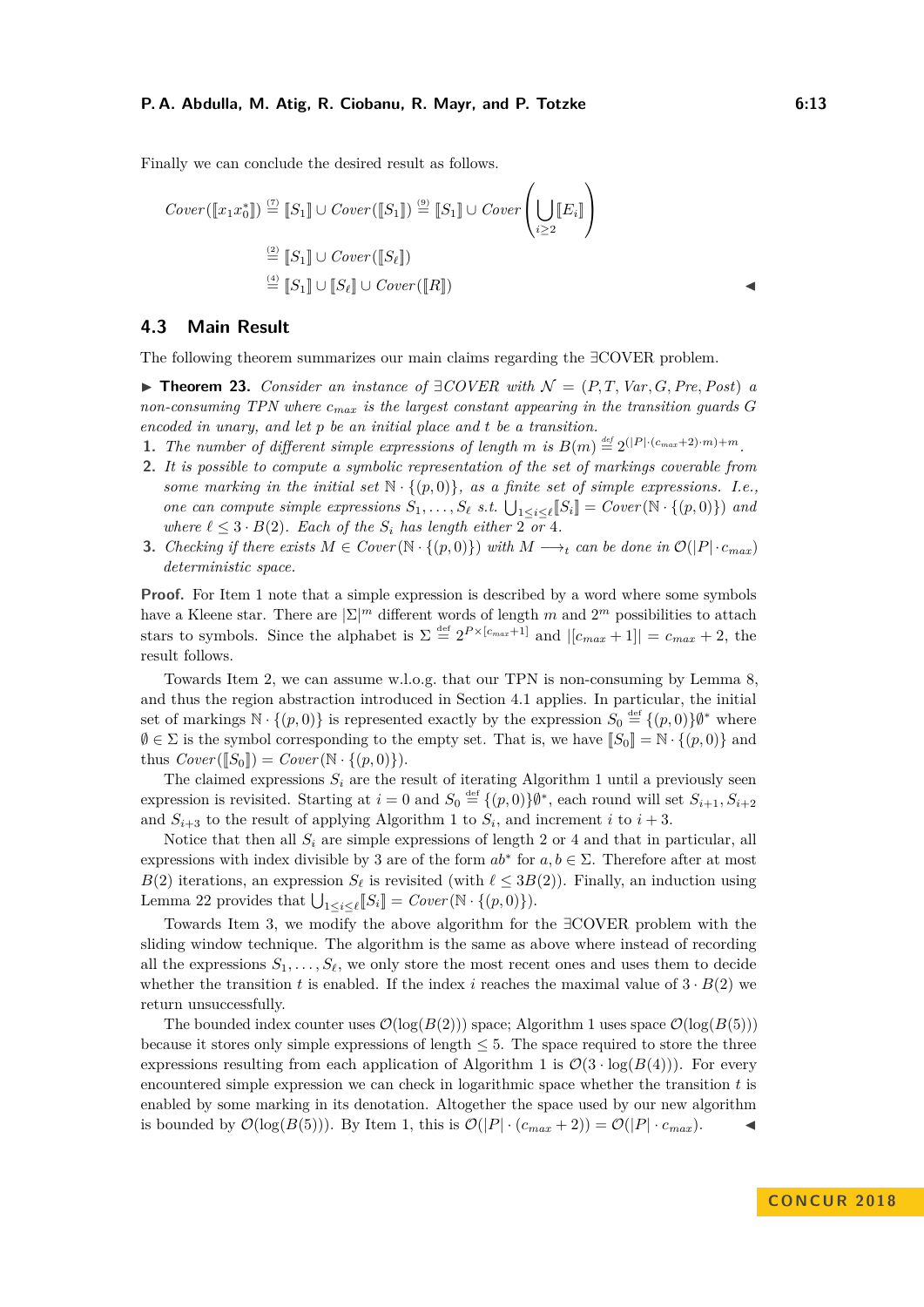I **Corollary 24.** *The* ∃*COVER problem for TPN is* PSPACE*-complete.*

**Proof.** The PSPACE lower bound was shown in [Theorem 7.](#page-5-1) The upper bound follows from [Lemma 8](#page-5-0) and [Item 3](#page-12-2) of [Theorem 23.](#page-12-3)

## **5 Conclusion and Future Work**

We have shown that *Existential Coverability* (and its dual of universal safety) is PSPACEcomplete for TPN with one real-valued clock per token. This implies the same complexity for checking safety of arbitrarily large timed networks without a central controller. The absence of a central controller makes a big difference, since the corresponding problem *with* a central controller is complete for  $F_{\omega^{\omega^{\omega}}}$  [\[12\]](#page-14-4).

It remains an open question whether these positive results for the controller-less case can be generalized to multiple real-valued clocks per token. In the case *with* a controller, safety becomes undecidable already for two clocks per token [\[2\]](#page-13-6).

Another question is whether our results can be extended to more general versions of timed Petri nets. In our version, clock values are either inherited, advanced as time passes, or reset to zero. However, other versions of TPN allow the creation of output-tokens with new non-deterministically chosen non-zero clock values, e.g., the timed Petri nets of [\[3,](#page-13-1) [4\]](#page-13-0) and the read-arc timed Petri nets of [\[8\]](#page-13-2).

#### **References**

- <span id="page-13-3"></span>**1** Parosh Aziz Abdulla, Karlis Čerāns, Bengt Jonsson, and Yih-Kuen Tsay. Algorithmic analysis of programs with well quasi-ordered domains. *Information and Computation*, 160(1– 2):109–127, 2000.
- <span id="page-13-6"></span>**2** Parosh Aziz Abdulla, Johann Deneux, and Pritha Mahata. Multi-clock timed networks. In *Annual IEEE Symposium on Logic in Computer Science (LICS)*, pages 345–354, 2004.
- <span id="page-13-1"></span>**3** Parosh Aziz Abdulla, Pritha Mahata, and Richard Mayr. Dense-timed Petri nets: Checking Zenoness, token liveness and boundedness. *Logical Methods in Computer Science*, 3(1), 2007.
- <span id="page-13-0"></span>**4** Parosh Aziz Abdulla and Aletta Nylén. Timed Petri nets and BQOs. In *International Conference on Application and Theory of Petri Nets (ICATPN)*, volume 2075 of *LNCS*, pages 53–70. Springer, 2001.
- <span id="page-13-8"></span>**5** R. Alur and D. L. Dill. A theory of timed automata. *tcs*, 126(2):183–235, 1994.
- <span id="page-13-7"></span>**6** Benjamin Aminof, Sasha Rubin, Florian Zuleger, and Francesco Spegni. Liveness of parameterized timed networks. In *International Colloquium on Automata, Languages and Programming (ICALP)*, volume 9135 of *LNCS*, 2015.
- <span id="page-13-5"></span>**7** Rémi Bonnet, Alain Finkel, Serge Haddad, and Fernando Rosa-Velardo. Comparing Petri data nets and timed Petri nets. Technical Report LSV-10-23, LSV Cachan, 2010.
- <span id="page-13-2"></span>**8** Patricia Bouyer, Serge Haddad, and Pierre-Alain Reynier. Timed Petri nets and timed automata: On the discriminating power of Zeno sequences. In *International Colloquium on Automata, Languages and Programming (ICALP)*, pages 420–431. Springer, 2006.
- <span id="page-13-10"></span>**9** David de Frutos Escrig, Valentín Valero Ruiz, and Olga Marroquín Alonso. Decidability of properties of timed-arc Petri nets. In *International Conference on Application and Theory of Petri Nets (ICATPN)*, volume 1825 of *LNCS*, pages 187–206. Springer, 2000.
- <span id="page-13-4"></span>**10** Alain Finkel and Philippe Schnoebelen. Well-structured transition systems everywhere! *tcs*, 256(1–2):63–92, 2001.
- <span id="page-13-9"></span>**11** Eric Goles, Pedro Montealegre, Ville Salo, and Ilkka Törmä. PSPACE-completeness of majority automata networks. *Theor. Comput. Sci.*, 609(1):118–128, 2016.